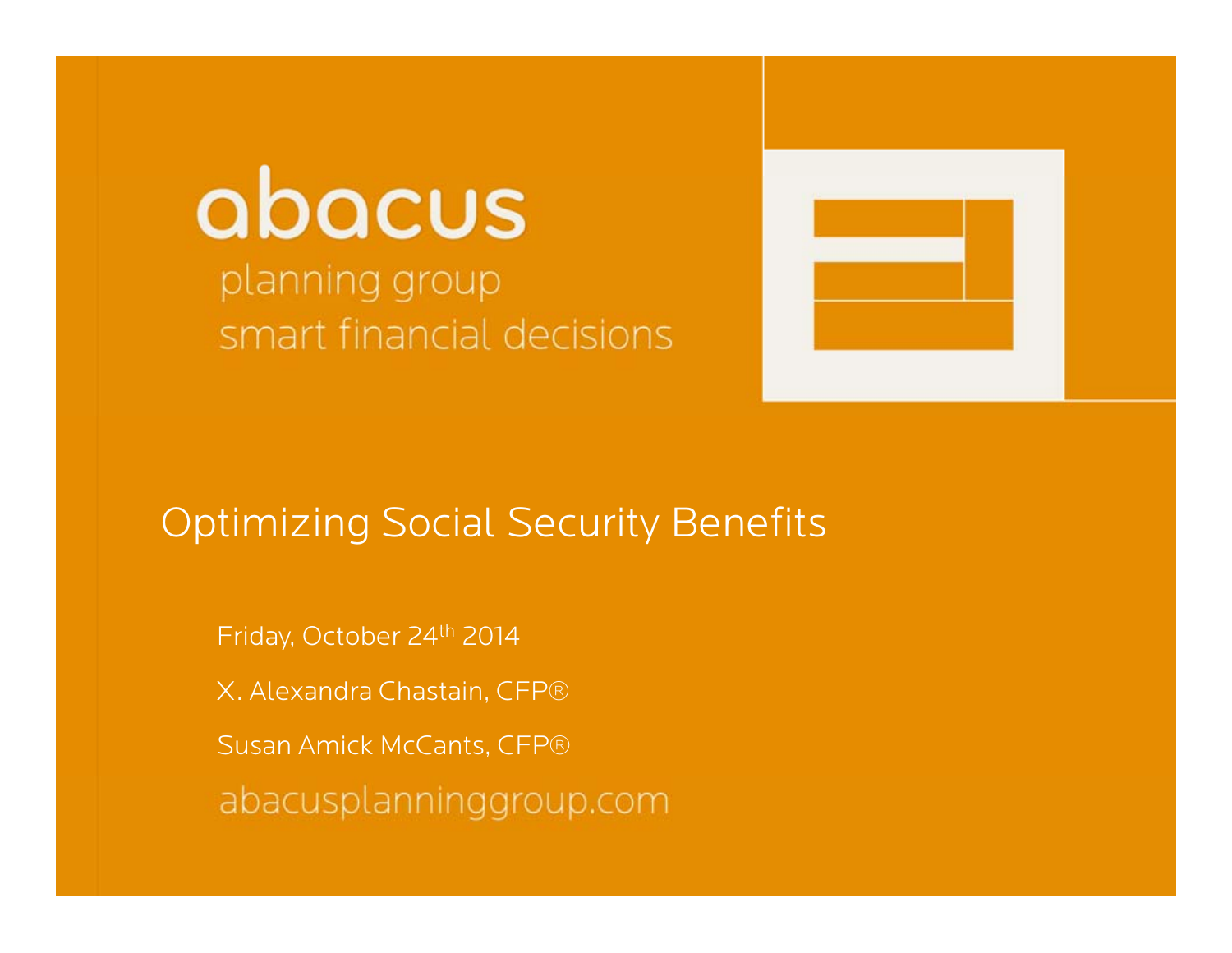

#### Goals

| □ Social Security overview                    |
|-----------------------------------------------|
| $\Box$ Strategies to maximize payment options |
| $\Box$ Individuals                            |

|  |  | ומנונ |  |
|--|--|-------|--|
|--|--|-------|--|

#### Divorced

Survivors

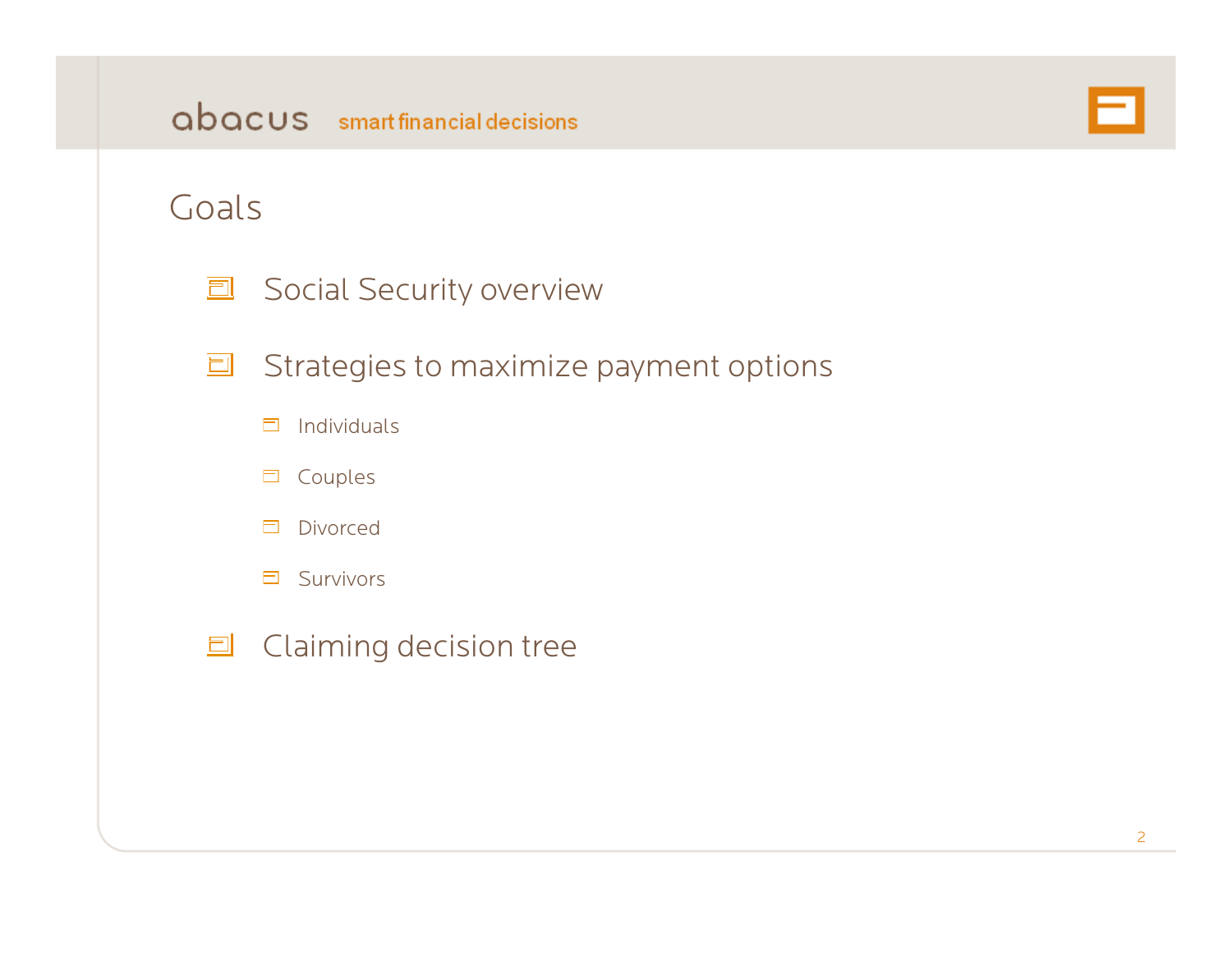

### The basics – definitions for commonly used terms

| Full Retirement Age (FRA): Depending on the year you were born, this is the age at which you can retire and receive your full Social Security benefits.

| Primary Insurance Amount (PIA): The benefit you receive if you retire at your FRA. earnings + years worked + age

| Reduced Benefits: Social Security benefits are permanently reduced if claimed before FRA. as early as age 60 for survivors and 62 for individuals and spouses

| Delayed Retirement Credits: Individuals can increase their benefits by waiting beyond FRA to claim (benefit stops increasing at age 70); delayed credits do not apply to spousal and survivor benefits.

Restricted Application: Allows you to file for only one benefit when you are eligible for both your own benefit and a spousal or survivor benefit; available at FRA or later, except for survivors who may file a restricted application after age 60.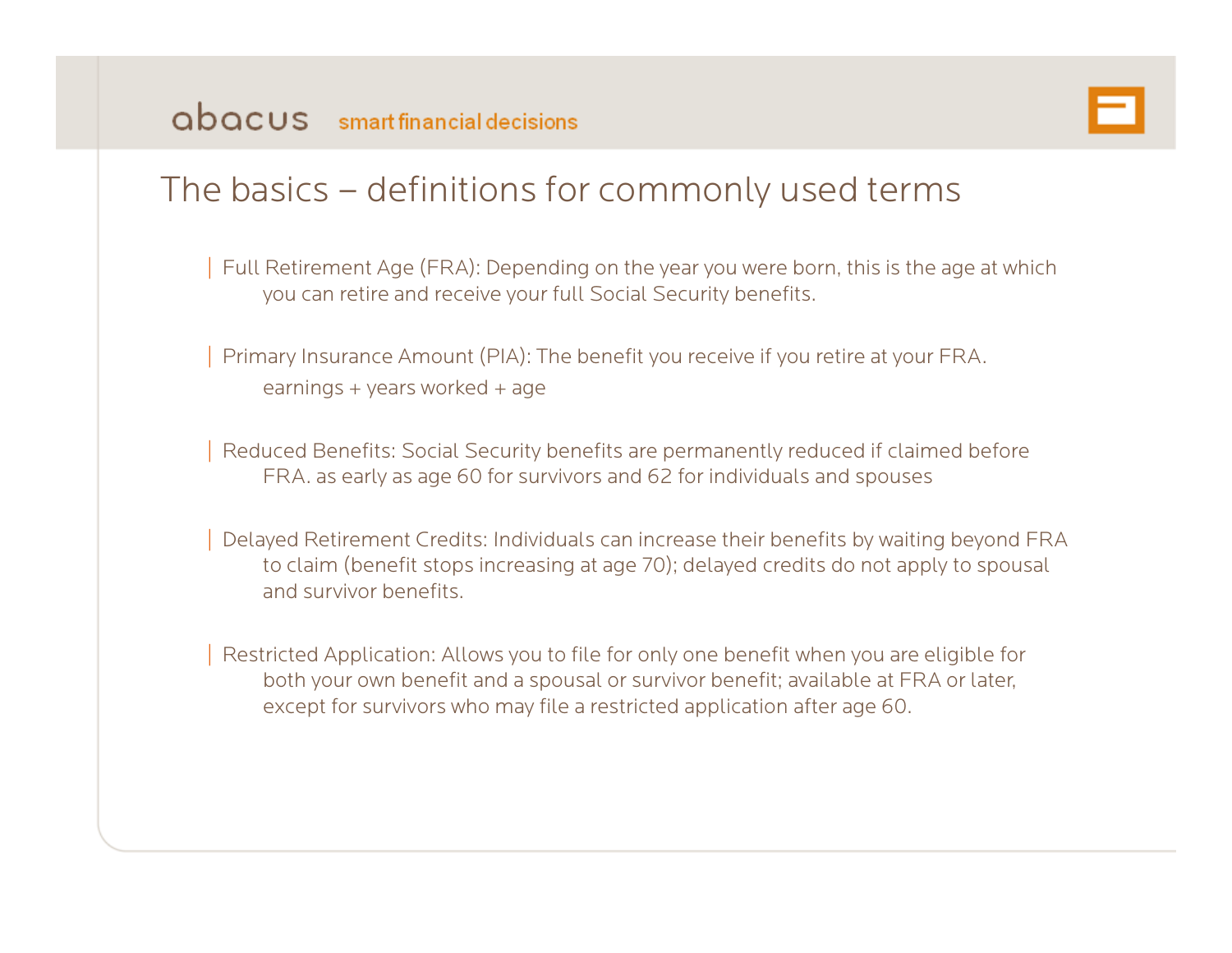# abacus smart financial decisions **EI**<br>Social Security timeline



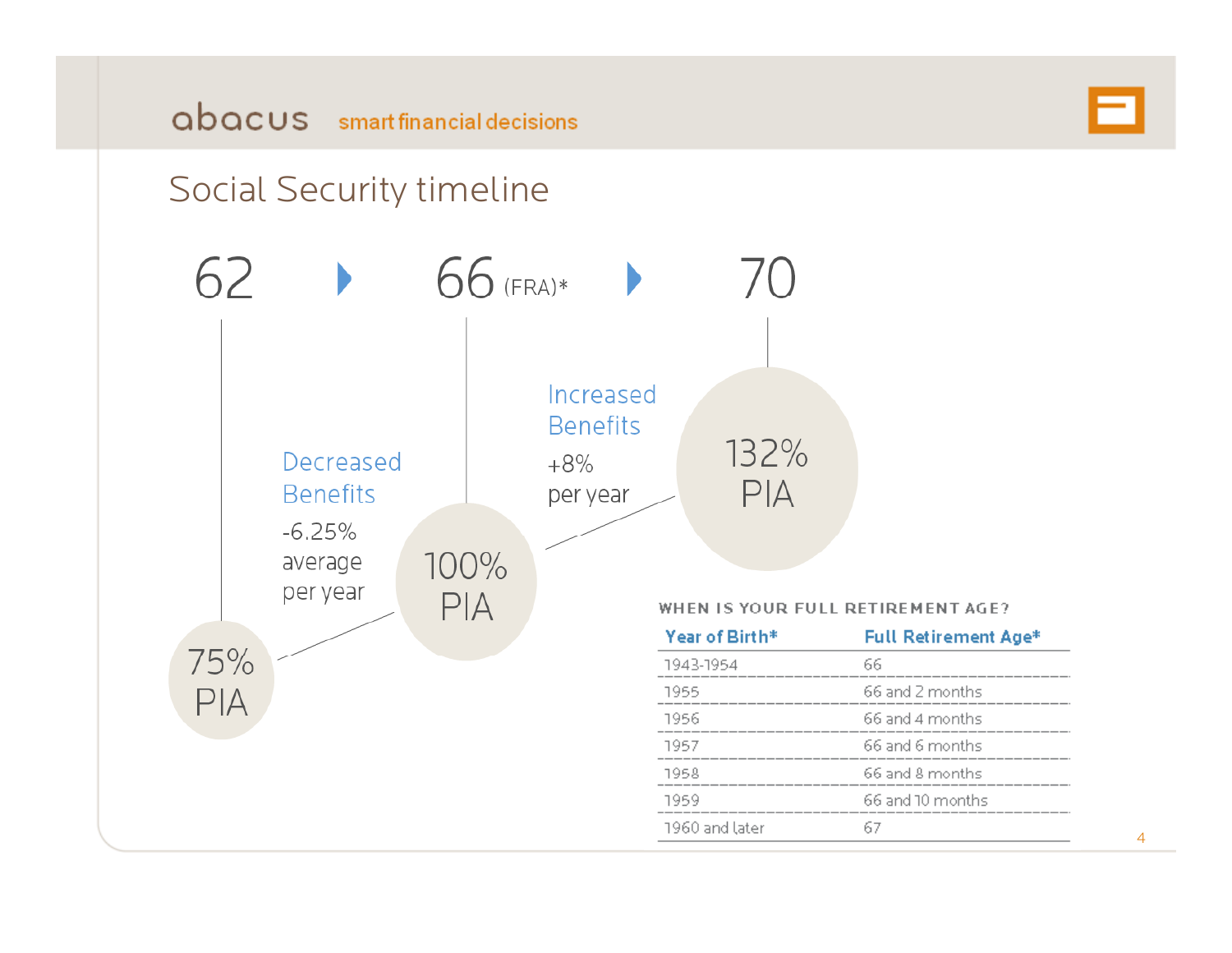

### Eligibility for Social Security

| Individuals - You can claim an individual benefit if you have paid into Social Security for at least 10 years.

| Spouses - Your spouse, whether s/he has worked or not, may claim spousal benefits once you have filed for your own benefit and you are at least age 62 (age 50 if you are disabled). Spousal benefits are generally 50% of your full retirement benefits if your spouse files at FRA.

| Widowed individuals - Widowed individuals are typically eligible to file for survivor benefits starting at age 60. Survivor benefits are typically equal to the full amount of the deceased individual's benefit, if the survivor files at FRA.

| Divorced individuals - Divorced individuals are eligible to file for spousal benefits on an exspouse's work record if they were married for at least 10 years and are both at least 62 years old. If you have been divorced less than two years, your ex-spouse must file for benefits for you to be eligible.

| Children - Children of retired or disabled parents entitled to Social Security may be eligible for benefits if they are:

Under 18 and living at home (or 19 if still in high school)

Over 18, but are themselves disabled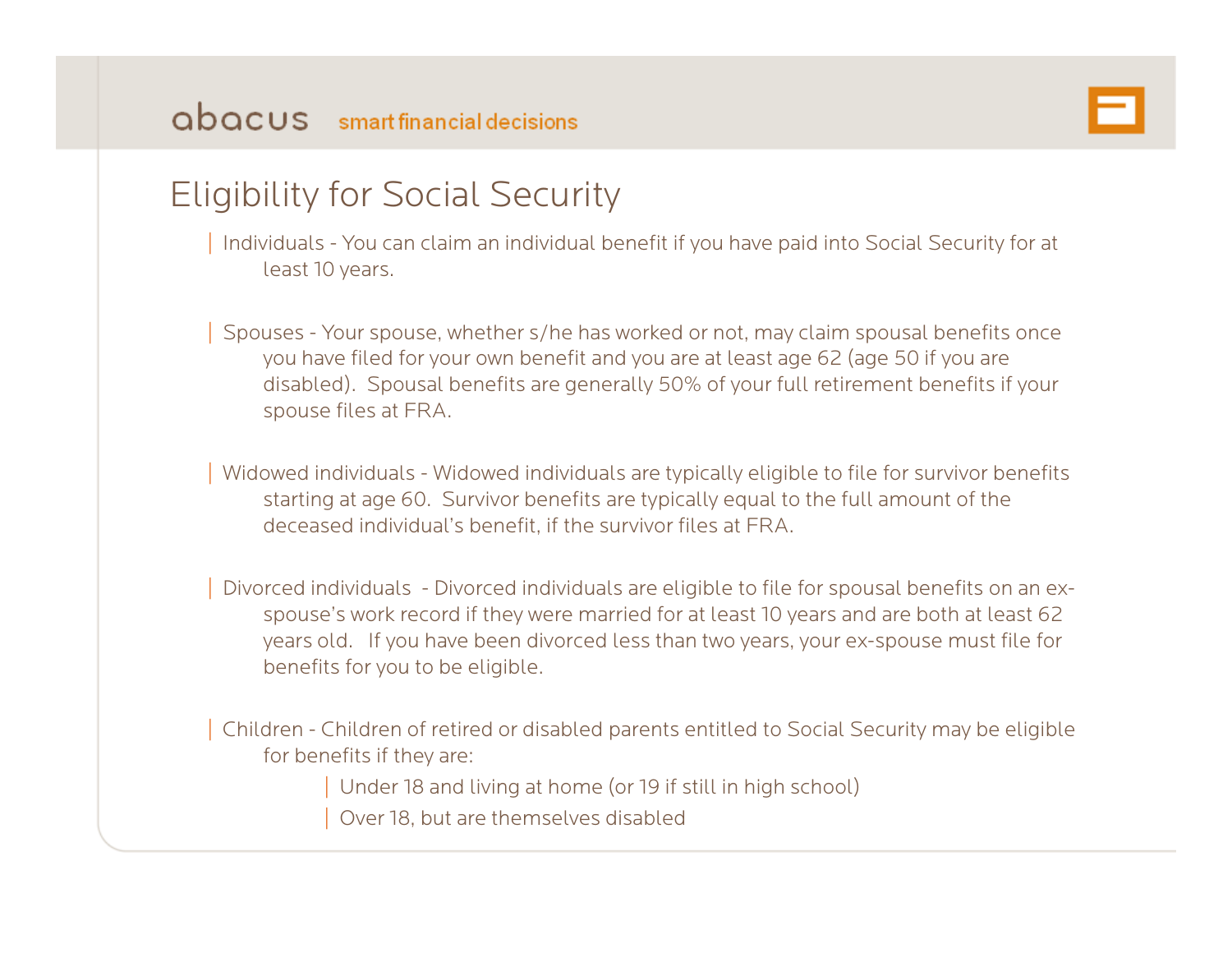

### Working and taxes

There are many factors beyond collecting early that can potentially reduce your benefit:

 $\vert$  Collecting early and working  $-$  Regardless of benefit type, filing early can subject you to the earnings test, which may further reduce your benefits if you are still working and earn more than \$15,480. In most situations, however, once you reach FRA, the Social Security Administration will make an adjustment to give you credit for the benefits that were withheld.

| Taxation —Some individuals may be required to pay federal income taxes on Social Security benefits (usually when they have other substantial income in addition to their benefits).

| Combined income:                                  |                   | For those filing as individual<br>with combined income of: | For those filing joint return<br>with combined income of: |  |
|---------------------------------------------------|-------------------|------------------------------------------------------------|-----------------------------------------------------------|--|
| Your adjusted gross income<br>Nontaxable interest | Not taxed         | Under \$25,000                                             | Under \$32,000                                            |  |
| 1/2 of your Social Security benefits              | Up to 50% taxable | \$25,000 \$34,000                                          | \$32,000 \$44,000                                         |  |
|                                                   | Up to 85% taxable | Above \$34,000                                             | Above \$44,000                                            |  |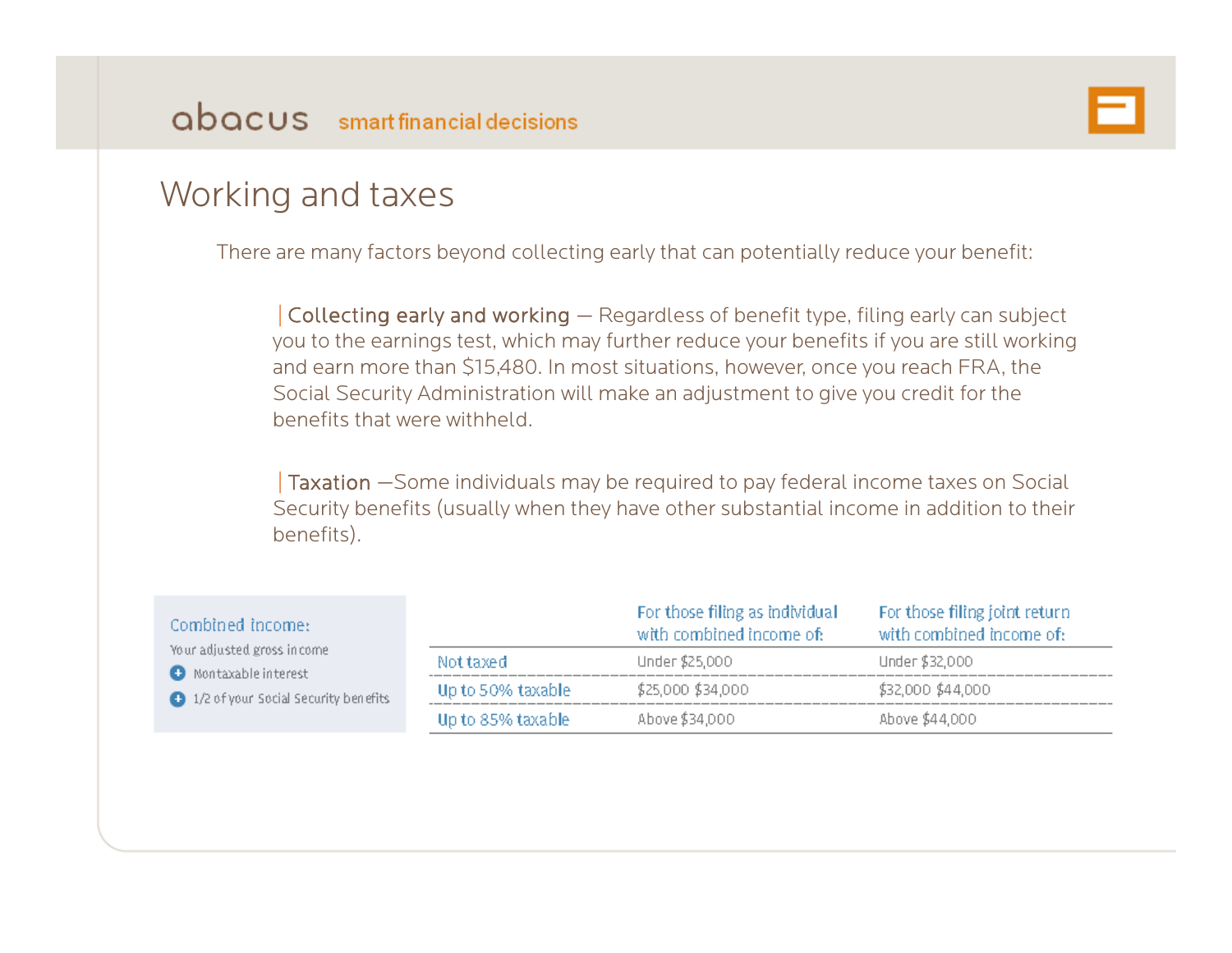

## Social Security strategies Social. Security strategies



\*Age 66 is FRA for those born 1943-1954 for own/spousal benefit and those born 1945-1956 for survivor benefit. \*Age 66 is FRA for those born 1943-1954 for own/spousal benefit and those born 1945-1956 for survivor benefit<br>Source for information: Social Security Administration, www.ssa.gov, as of August 2014.<br>.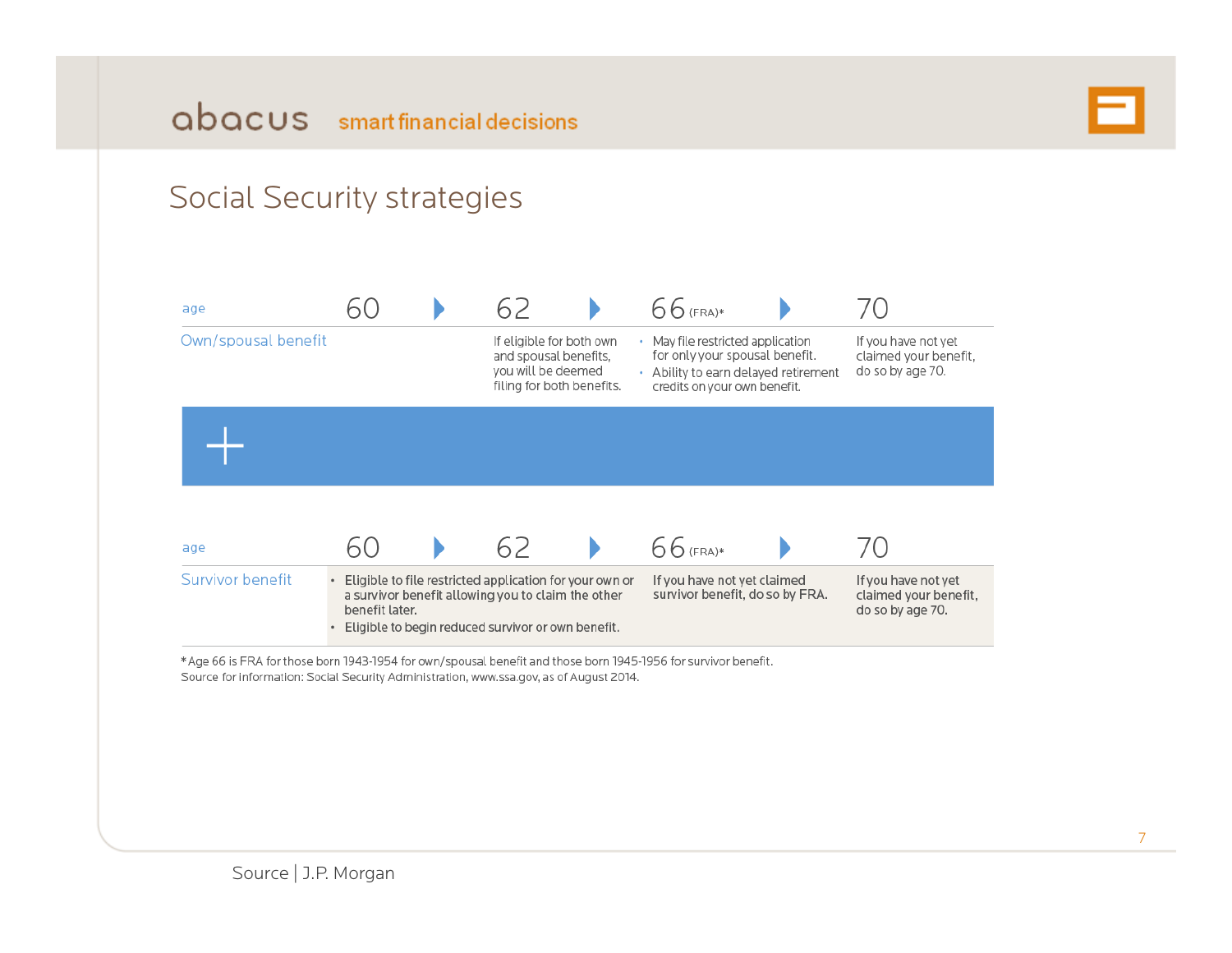

#### Strategies to maximize your Social Security benefits

- $\Box$ Work longer
- Wait to collect $\Box$
- File and suspend individual  $\Box$
- File and suspend couple  $\Box$
- $\Box$ Claim now – claim more later
- $\Box$ File and suspend  $+$  claim now  $-$  claim more later
- $\Box$ Strategies for divorced individuals
- Strategies for widows and widowers 曰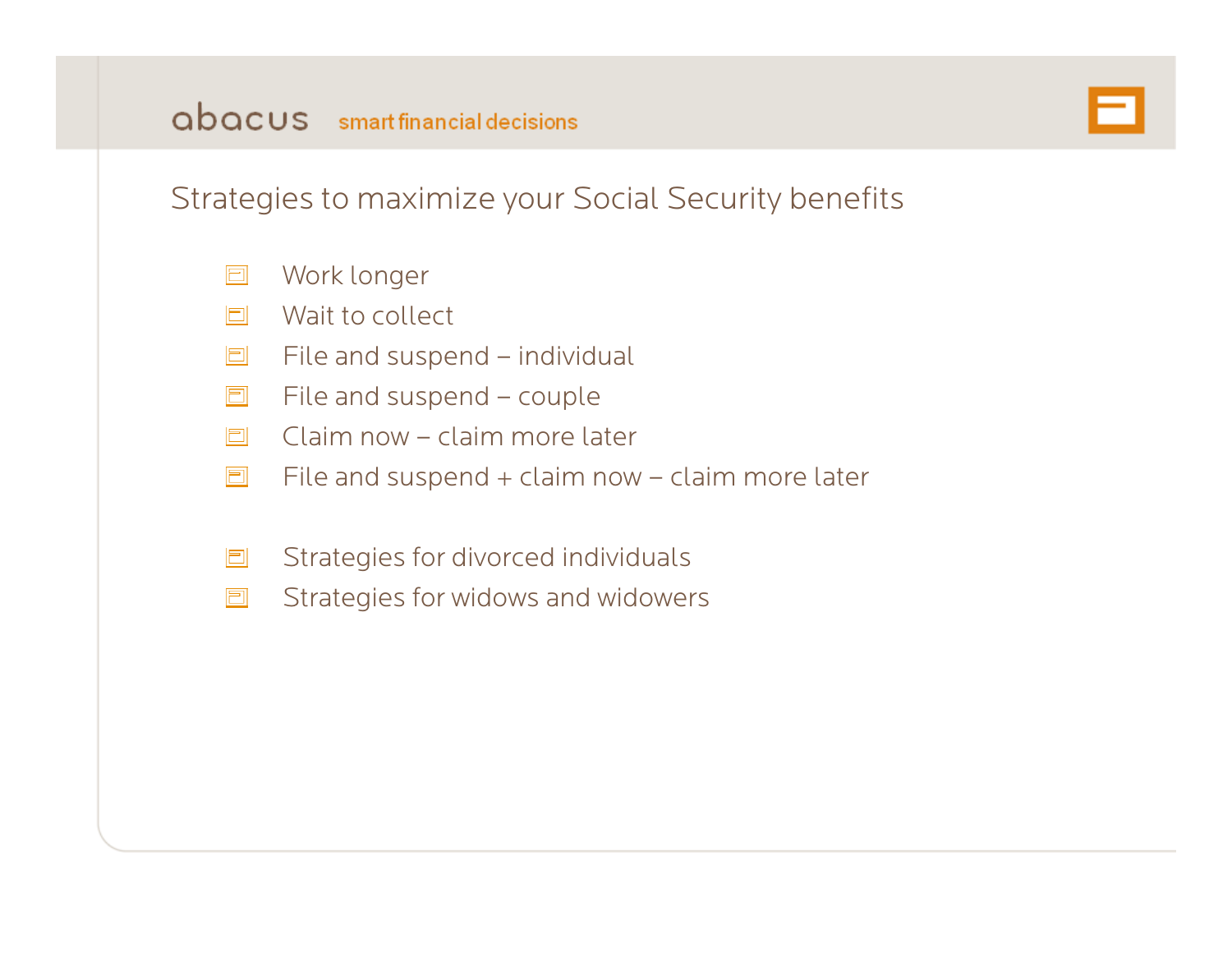

### Work longer, earn more

Working longer raises the average of the highest 35 years of earnings on which you've paid Social Security payroll tax.

| For example, say you are 62 and have 31 years of employment at \$40,000 a year.

If you retire and start to collect benefits at 62:

If you work four more years, at \$40,000 a year, and retire at 66:

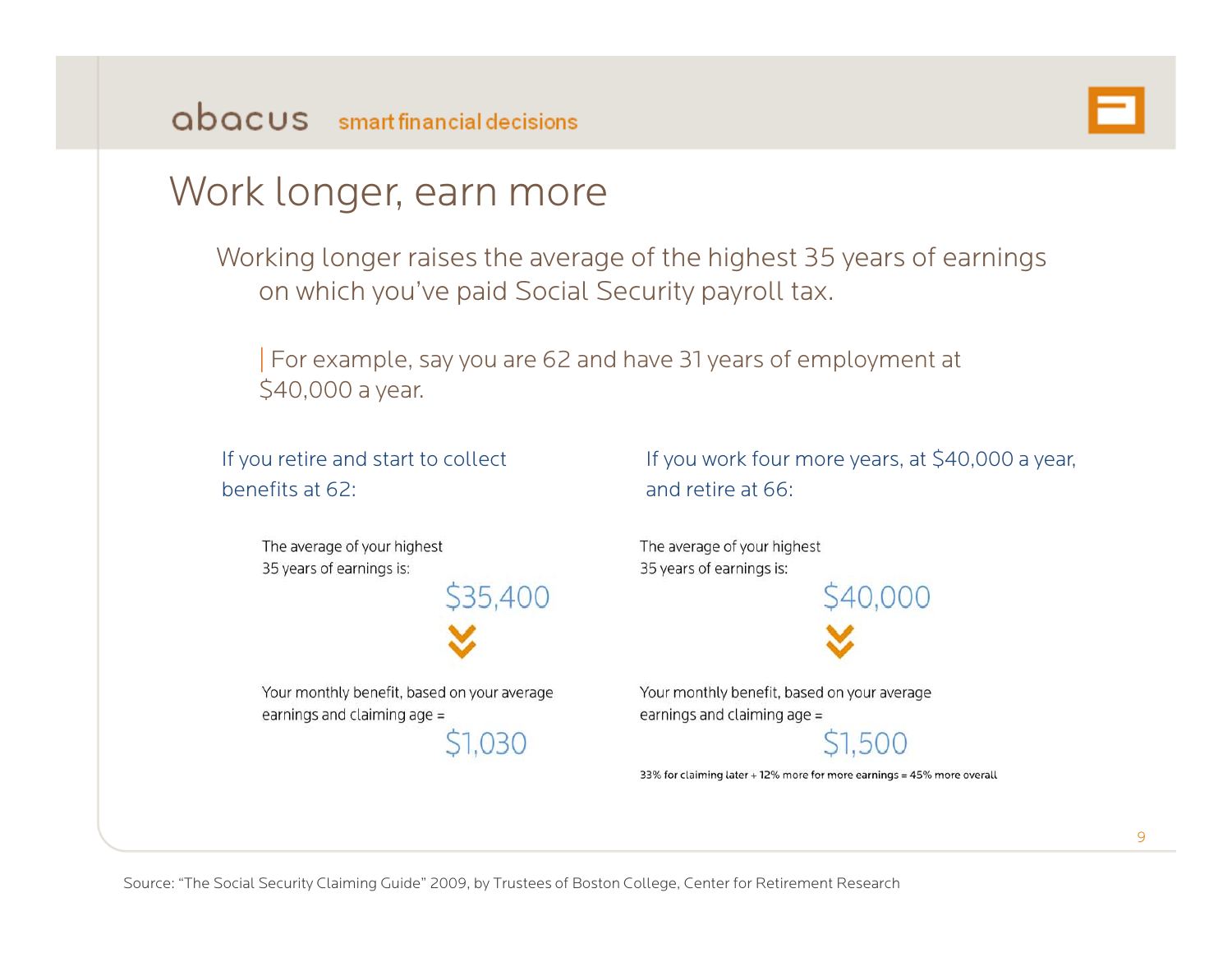

### Apply at the optimal time

Claiming before FRA reduces your benefit permanently while delaying beyond FRA increases your benefit.

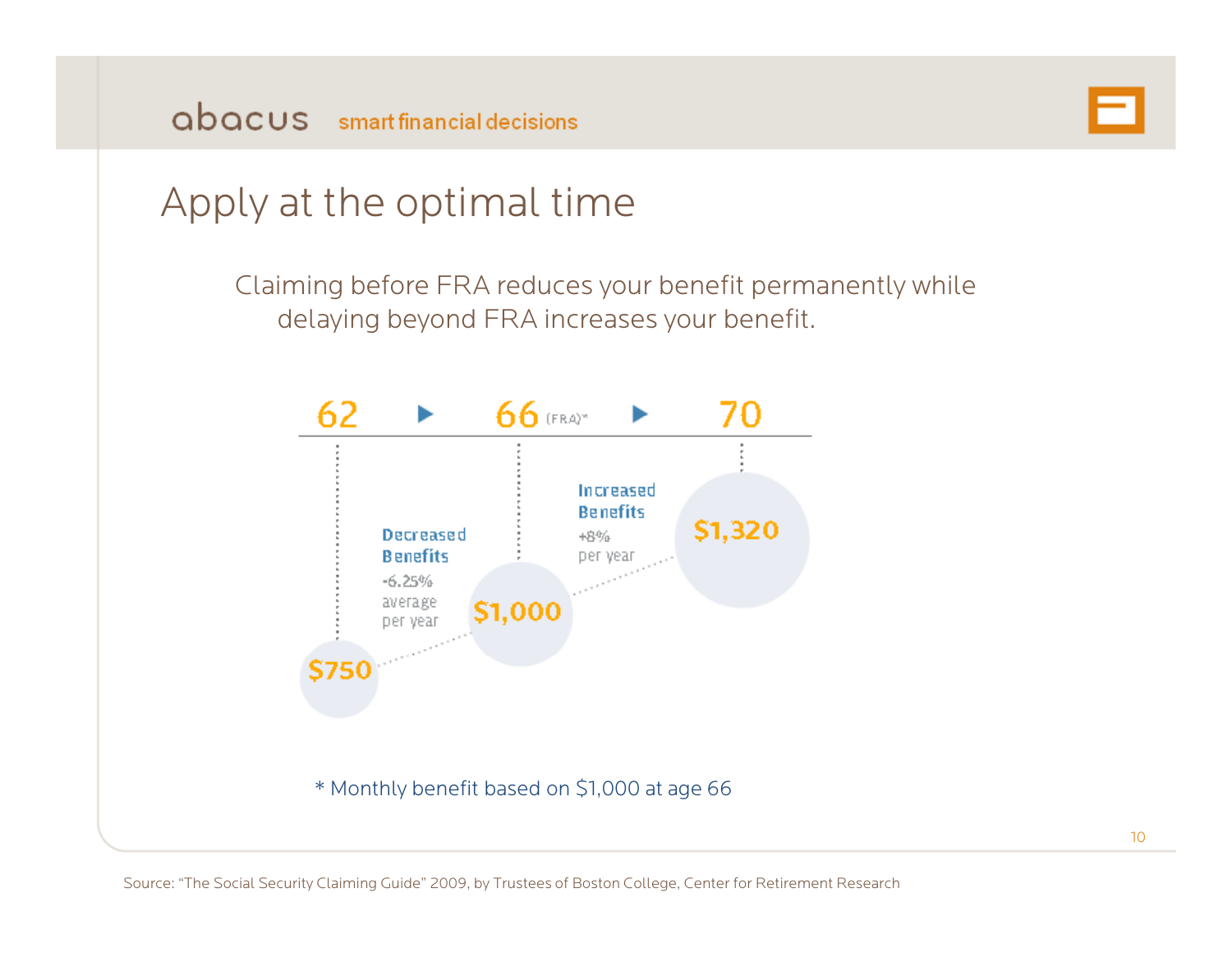

File and suspend - individual

- File and suspend an individual files for retirement benefits 同 but then suspends the benefits without receiving payments. This allows for the following:
	- $\Box$  Earn delayed retirement credits
	- $\Box$  Render spouse eligible to claim benefits
	- $\Box$  Allows for dependent benefits for minor children
	- $\Box$  Suspend benefits that were taken early for an offset
	- $\Box$  Allows flexibility to claim a lump sum back to suspension date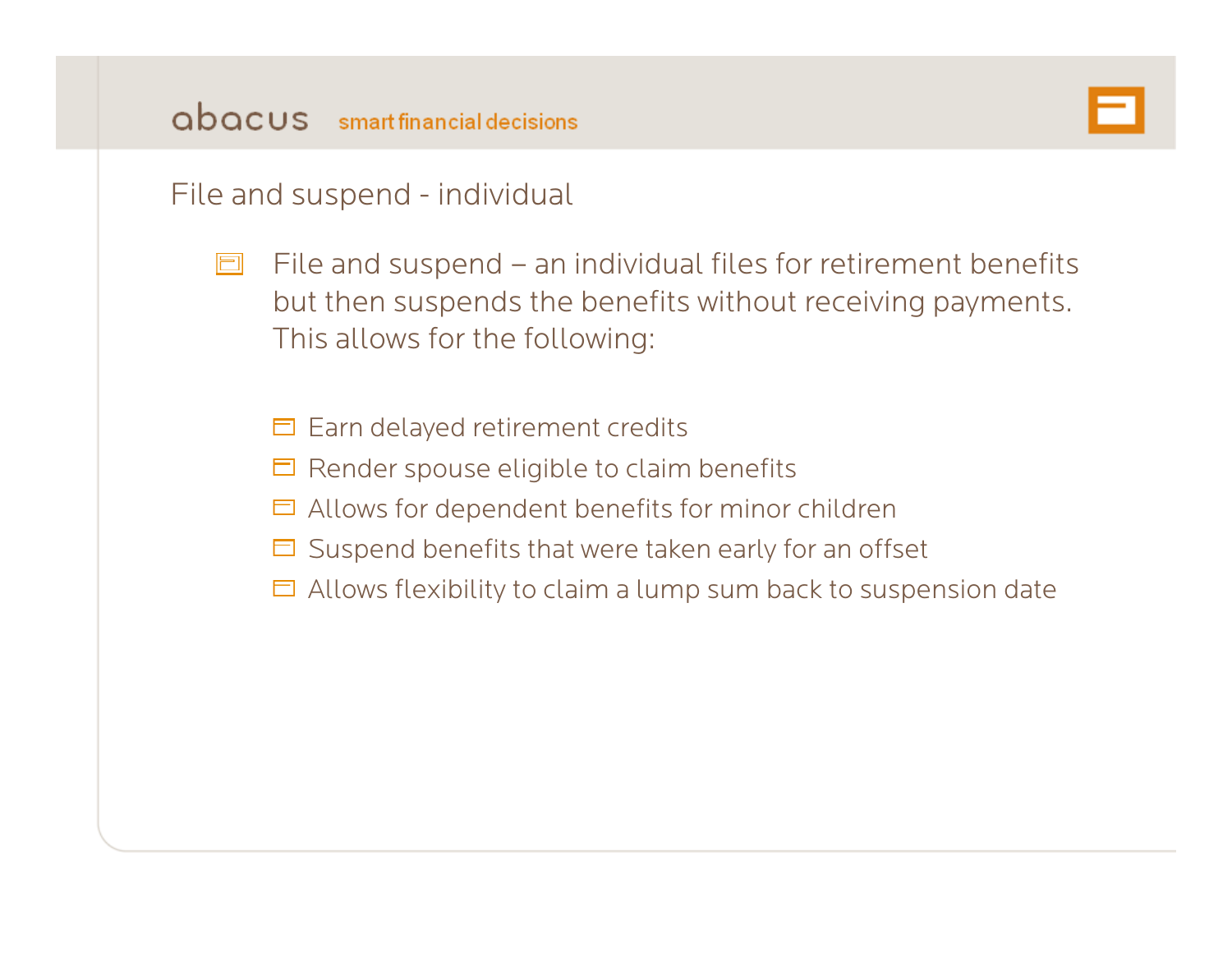#### The basics - spousal benefits

- 曰 Your spouse is entitled to receive a spousal benefit even if they do not have enough credits to be eligible for their own benefit.
- $\Box$ Spousal benefits become available when one spouse files for benefits. Spousal benefits range from 35% to 50% of your spouse's full retirement depending on when you file. No delayed credits for spousal benefits after Full Retirement Age.
- When filing for spousal benefits before your FRA, Social Security will 曰 consider you to be filing for all benefits for which you are eligible (including your own) and will reduce all of your benefits permanently.
- Upon reaching FRA, you can file for "spousal benefits only" using a  $\Box$ restricted application while continuing to earn delayed retirement credits on your own record.
- $\blacksquare$ You can file for benefits at FRA and then ask the Social Securit y Administration to suspend benefit payments. This enables you to earn delayed retirement credits, while your spouse collects a spousal benefit. (file + suspend strategy)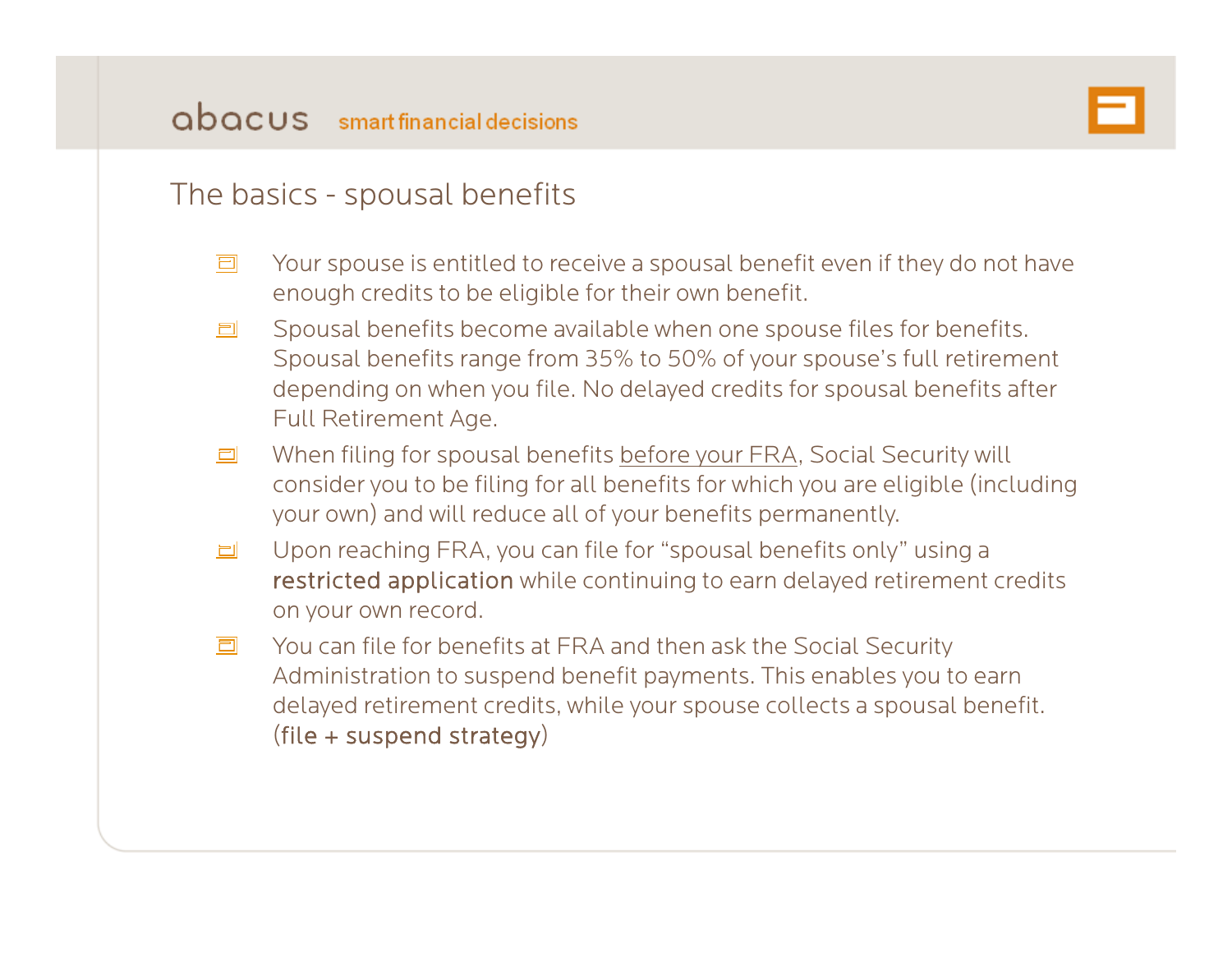

#### Strategies for couples

| Coordinated timing creates an opportunity for wealth creation and for couples to maximize their lifetime benefits.

#### | Considerations:

- Restricted application
- Filing early
- File and suspend
- Delayed retirement credits

| Age                 |  |                                                                                                         | $\mathsf{h}\mathsf{h}$ (FRA) <sup>x</sup>                                                                                                   |                                                                     |
|---------------------|--|---------------------------------------------------------------------------------------------------------|---------------------------------------------------------------------------------------------------------------------------------------------|---------------------------------------------------------------------|
| Own/spousal benefit |  | If eligible for both<br>own and spousal<br>benefits, you will be<br>deemed filing for<br>both benefits. | · May file restricted application<br>for only your spousal benefit.<br>. Ability to earn delayed retirement<br>credits on your own benefit. | If you have not yet<br>claimed your<br>benefit, do so by<br>age 70. |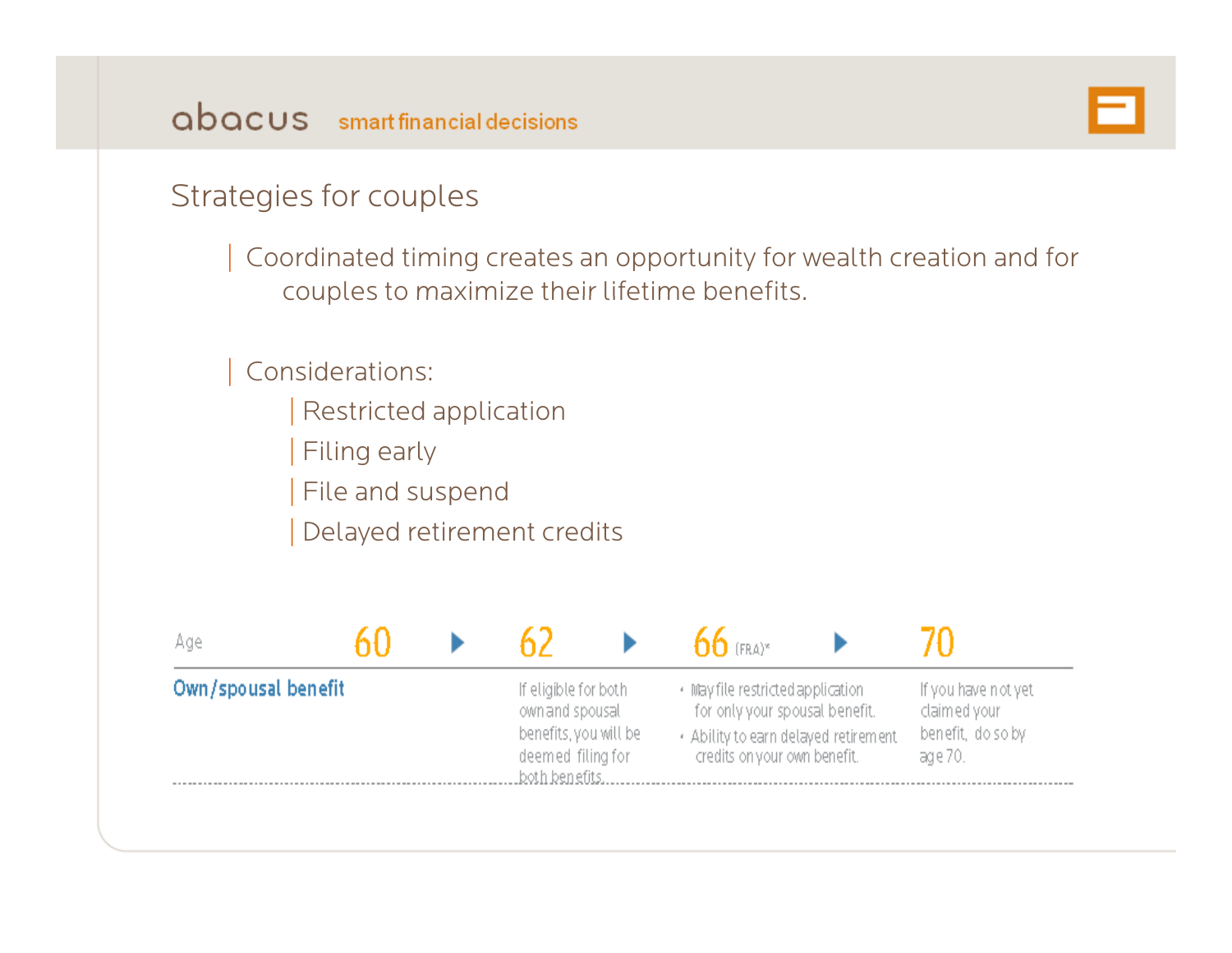

#### File and suspend

File and suspend – Upon reaching full retirement age (FRA), an individual files for retirement benefits but then suspends then ask the Social Security Administration to suspend your benefit payments. This allows for the following:

- earn delayed retirement credits (an additional 8 percent for each year until you turn age 70.)
- render spouse eligible to claim benefits (if he or she is 62).
- allows for dependent benefits for minor children

Who should consider file and suspend?

- Couples with different earning histories 巨山
	- -couples where one spouse worked full time and the other spouse did not work long enough to qualify for Social Security benefits
	- One spouse with relative small earnings
- Couples with their own benefits that want to coordinate claiming one spouse claim ĿТ. early, other claim late
- Individuals/couples with minor dependent childrenH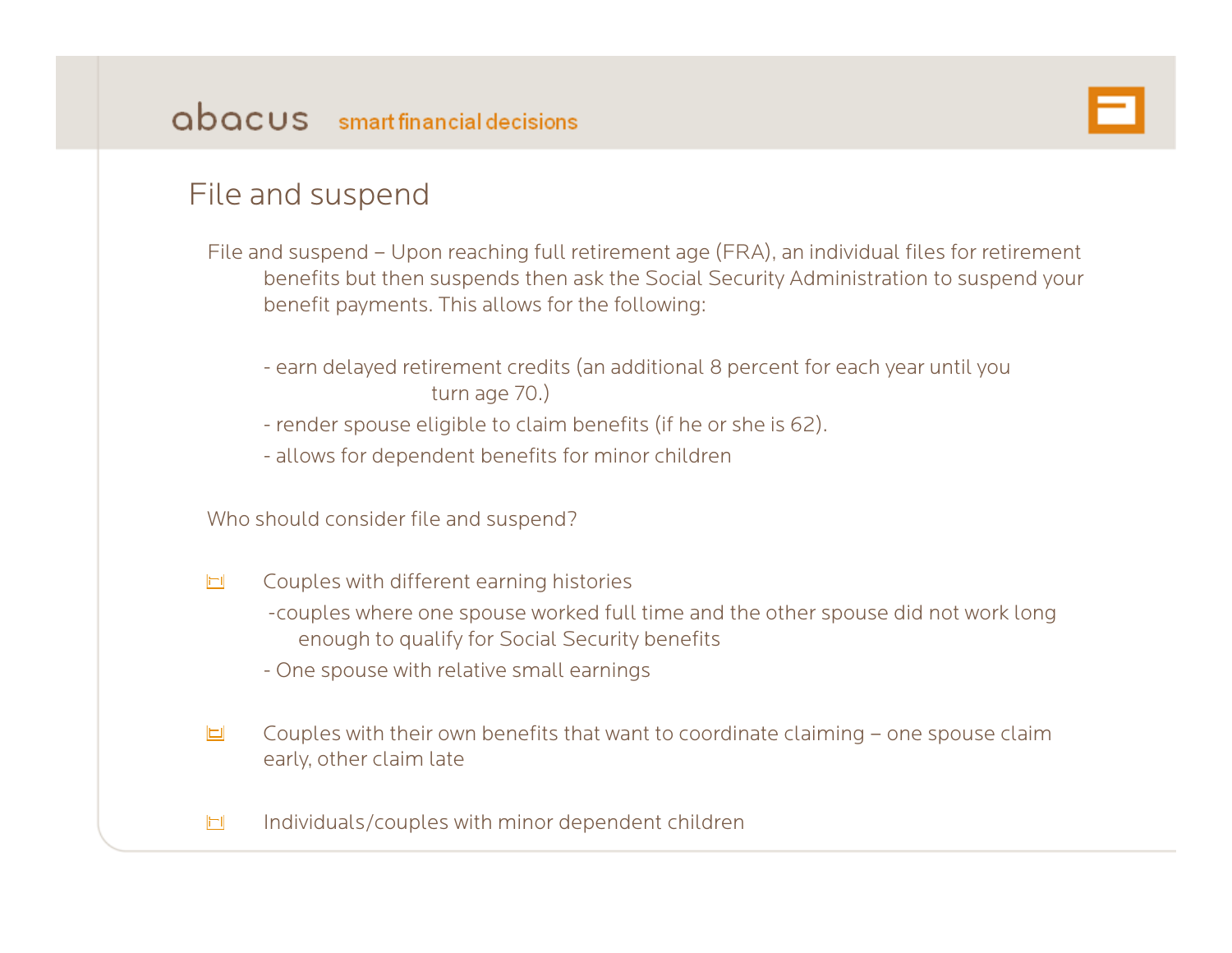

#### One older, higher earner

John is 4 years older and will reach retirement age first. John's individual benefit—and Mary's spousal benefit— will be more than her individual benefit.

Strategy

A combination file and suspend and spousal benefits strategy enables Mary to collect spousal benefits at age 62, while John can continue to grow his own benefit.

| How it works

1. At FRA (66), John files for his own benefit and then asks the Social Security Administration to suspend his benefit payments.

- 2. Shortly thereafter, Mary starts collecting her spousal benefit.
- 3. John waits until age 70 to start collecting his own higher benefit.

4. If John predeceases Mary, she can then switch to survivor benefits, which will be based on the higher benefit John earned.

| Age             |    | $66$ (FRA)       |                         | 94 D.                                                    | ′4  |
|-----------------|----|------------------|-------------------------|----------------------------------------------------------|-----|
| <b>John</b>     |    | File and Suspend |                         | Collect Own Higher Benefit                               |     |
| (Higher Earner) |    |                  |                         |                                                          |     |
| Age             | 58 |                  |                         | 66 (FRA)                                                 | 8 D |
| Mary            |    |                  | Collect Spousal Benefit |                                                          |     |
| (Lower Earner)  |    |                  |                         | Switch to higher survivor<br>benefit upon spouse's death |     |

MARRIED COUPLE: AGE DIFFERENCE; LARGE DIFFERENCE IN EARNINGS HISTORY; HIGH EARNER IS OLDER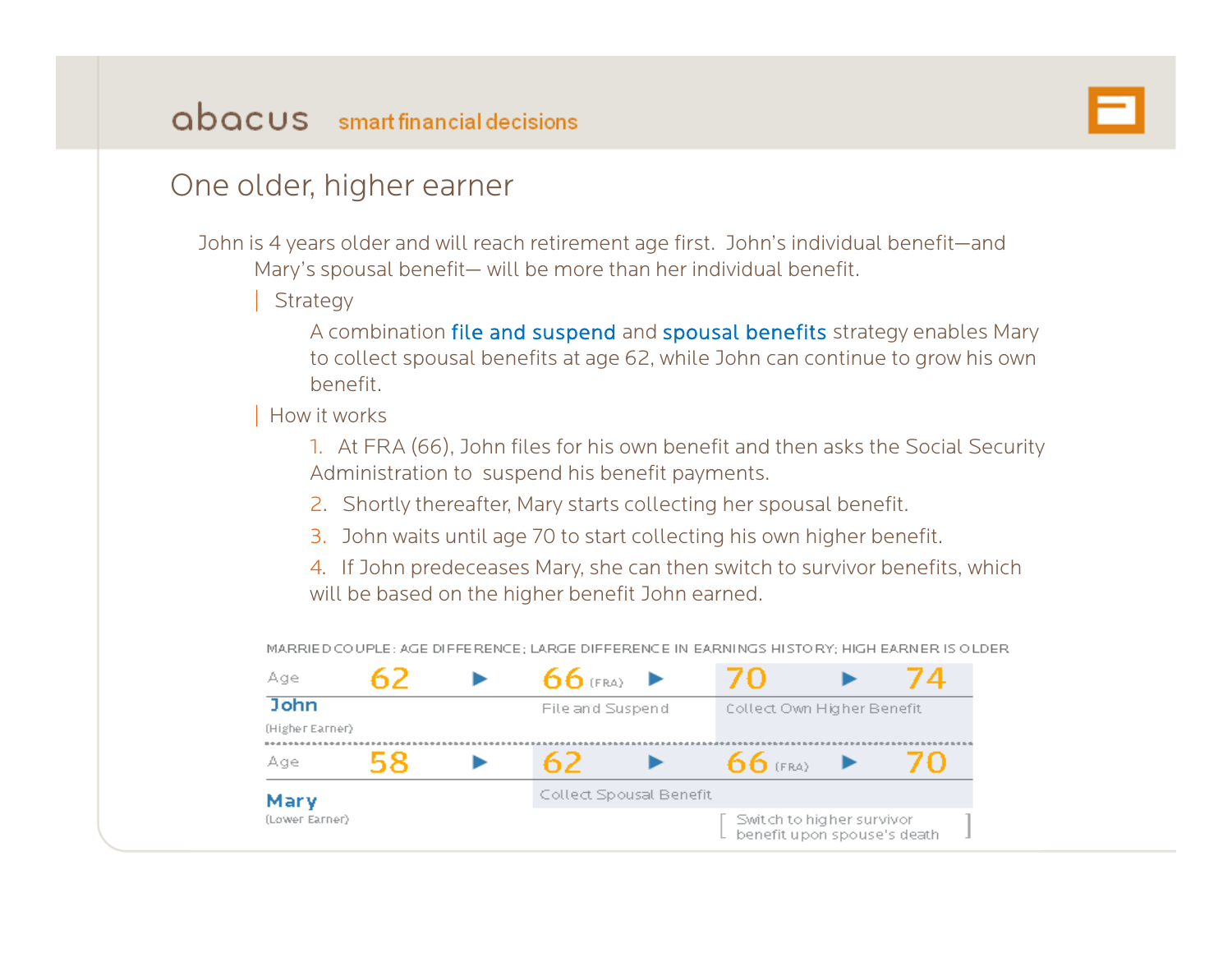

#### Same age, different earnings history

Charlie and Lori are the same age; however, Charlie earns much more than Lori. Lori's spousal benefit (50% of Charlie's full retirement age benefit), is more than Lori's individual benefit at full retirement age.

**Strategy** 

A combination of early benefits, spousal benefits and the file and suspend strategy allows Lori to start collecting her own benefit early AND her spousal benefit at 66, while Charlie earns delayed retirement credits and collects a higher benefit starting at age 70.

| How it works

1. Lori starts collecting her own benefit at age 62. Her benefit is permanently reduced as she is not yet full retirement age.

2. At FRA (66), Charlie files for his own benefit and then asks the Social Security Administration to suspend his benefit payments.

3. Shortly thereafter at 66, Lori starts collecting her spousal benefit.

4. At age 70, Charlie starts collecting his own higher benefit.

MARRIED COUPLE: SIMILAR AGE AND LARGE DIFFERENCE IN EARNINGS HISTORY

| Age                               |  | (FRA)                                   |                            |  |
|-----------------------------------|--|-----------------------------------------|----------------------------|--|
| <b>Charlie</b><br>(Higher Earner) |  | File and Suspend                        | Collect Own Higher Benefit |  |
| Lori                              |  | Collect Own Permanently Reduced Benefit |                            |  |
| (Lower Earner)                    |  | Collect Spousal Benefit                 |                            |  |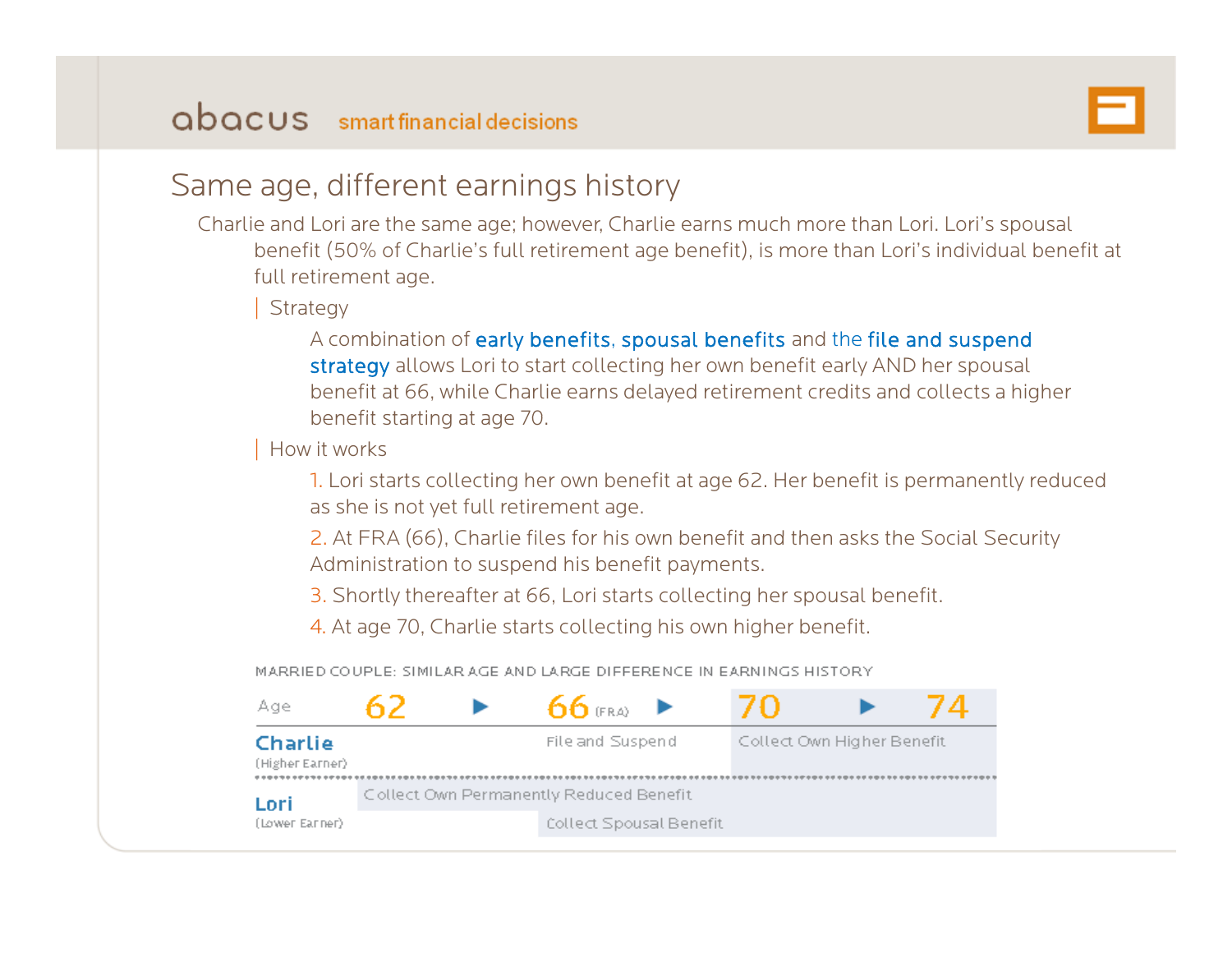

#### Claim now, more later

- b. Using a restricted application, you can file for spousal benefits after FRA, while continuing to earn delayed retirement credits on your own record. Thus, you can claim a spousal benefit now (at the full retirement age), and then claim a larger retirement benefit later.
- Spousal benefits become available when one spouse files for benefits.  $\Box$ Spousal benefits are generally 50% of your spouse's full retirement benefits—if you file at your full retirement age (FRA).

Who should consider claim now, more later?

- One or both of the spouses must be full retirement age or older. To make  $\Box$ the most of this strategy, the older spouse should be the higher earner.
- Couples in which each spouse worked and qualifies for Social Security E benefits on their own record.
- $\Box$ This strategy maximizes lifetime benefits, not necessarily your monthly benefits.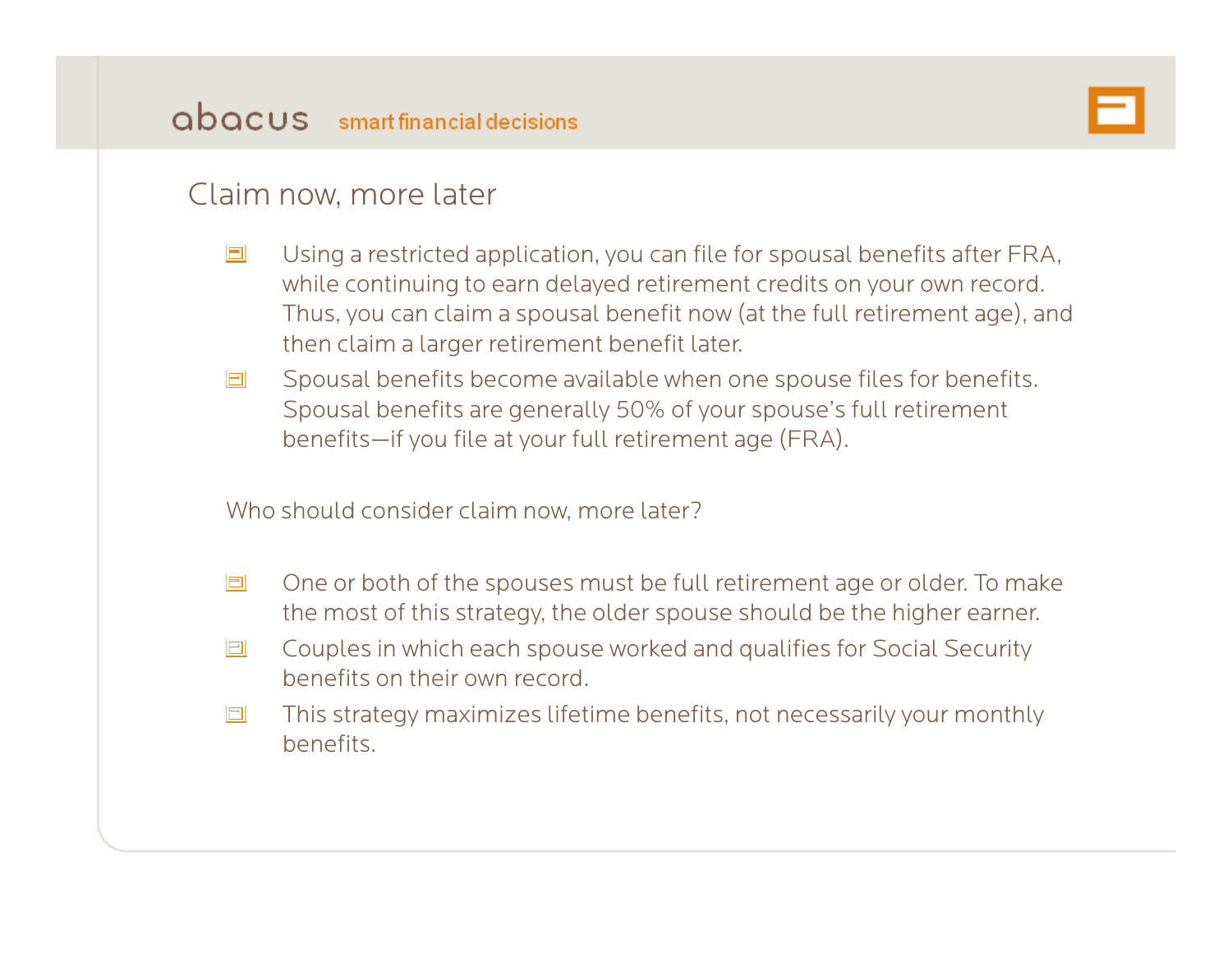

#### Close in age and spouse with lower earnings

Jeff is 4 years older and will reach retirement age first. Jeff's individual benefit is twice as much as Kate's individual benefit.

**Strategy** 

Kate files for benefits early (62) allowing Jeff to file a restricted application to receive spousal benefits at age 66, while he earns delayed retirement credits until age70.

| How it works

1. At 62, Kate files for her own benefit.

2. Jeff files a restricted application which enables him to collect spousal benefits now.

3. At age 70, Jeff collects his benefits.



MARRIED COUPLE: CLOSE IN AGE- SPOUSE WITH LOWER EARNINGS HISTORY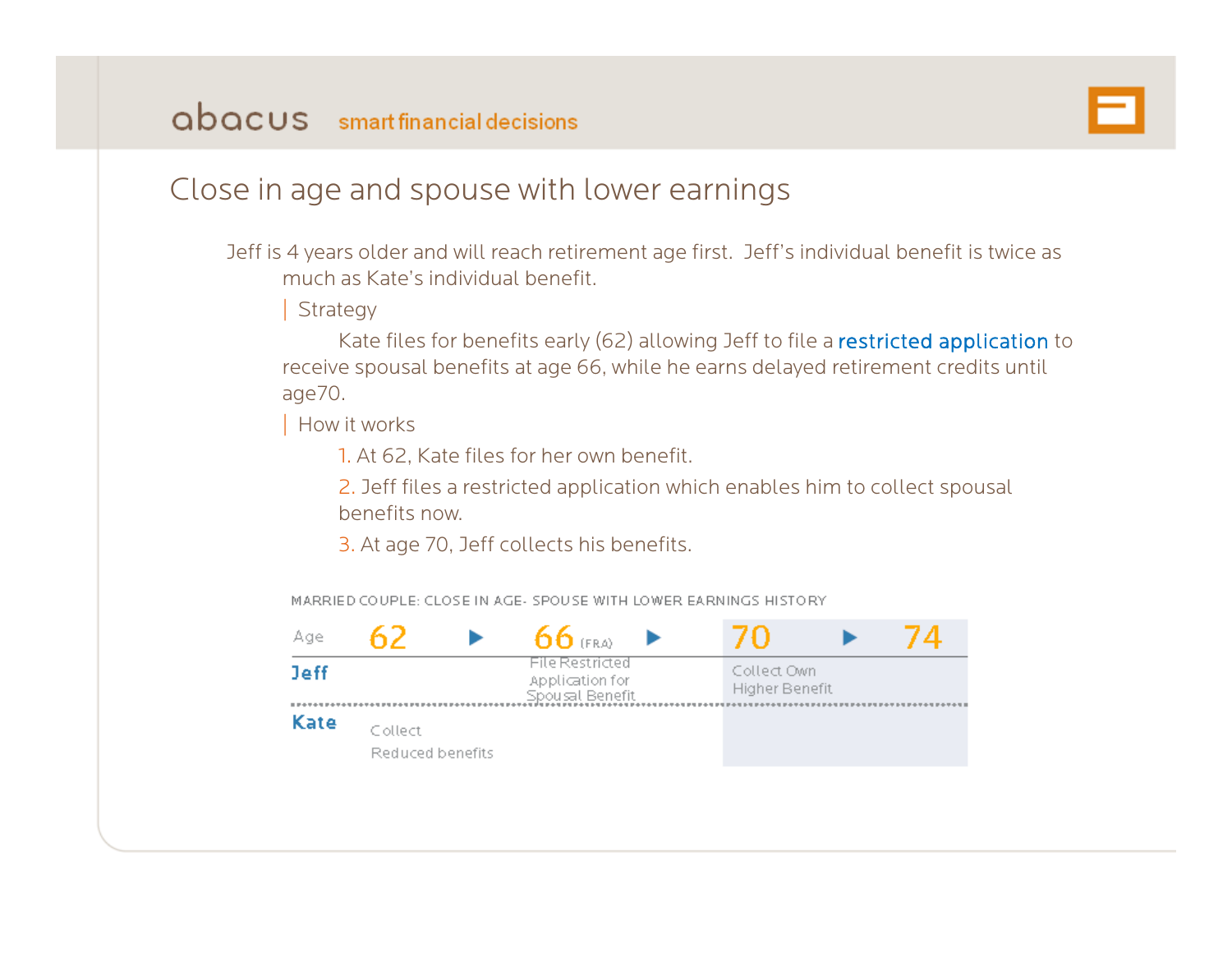

#### File and Suspend + Claim now, claim more later

- $\Box$ To use this strategy, the older spouse claims retirement benefits and immediately suspends them, at the full retirement age, allowing his/her own retirement benefit to grow ("File and Suspend" strategy).
- When the younger spouse turns full retirement age, he/she can then file EТ for a spousal benefit only and allow his/her own retirement benefit to grow also (" Claim Now, Claim More Later" strategy).
- When both spouses turn 70, they can then file for their own retirement 同 benefits, which have been maximized. Combining the two strategies maximizes the monthly benefit for the couple.
- E Both members of the couple must be at least full retirement age to use this strategy. It is not available to workers who claim benefits earlier

Who should consider file and suspend + claim now, claim later?

 $\Box$ Working couples who are close in age and who each qualify for Social Security benefits on their own record.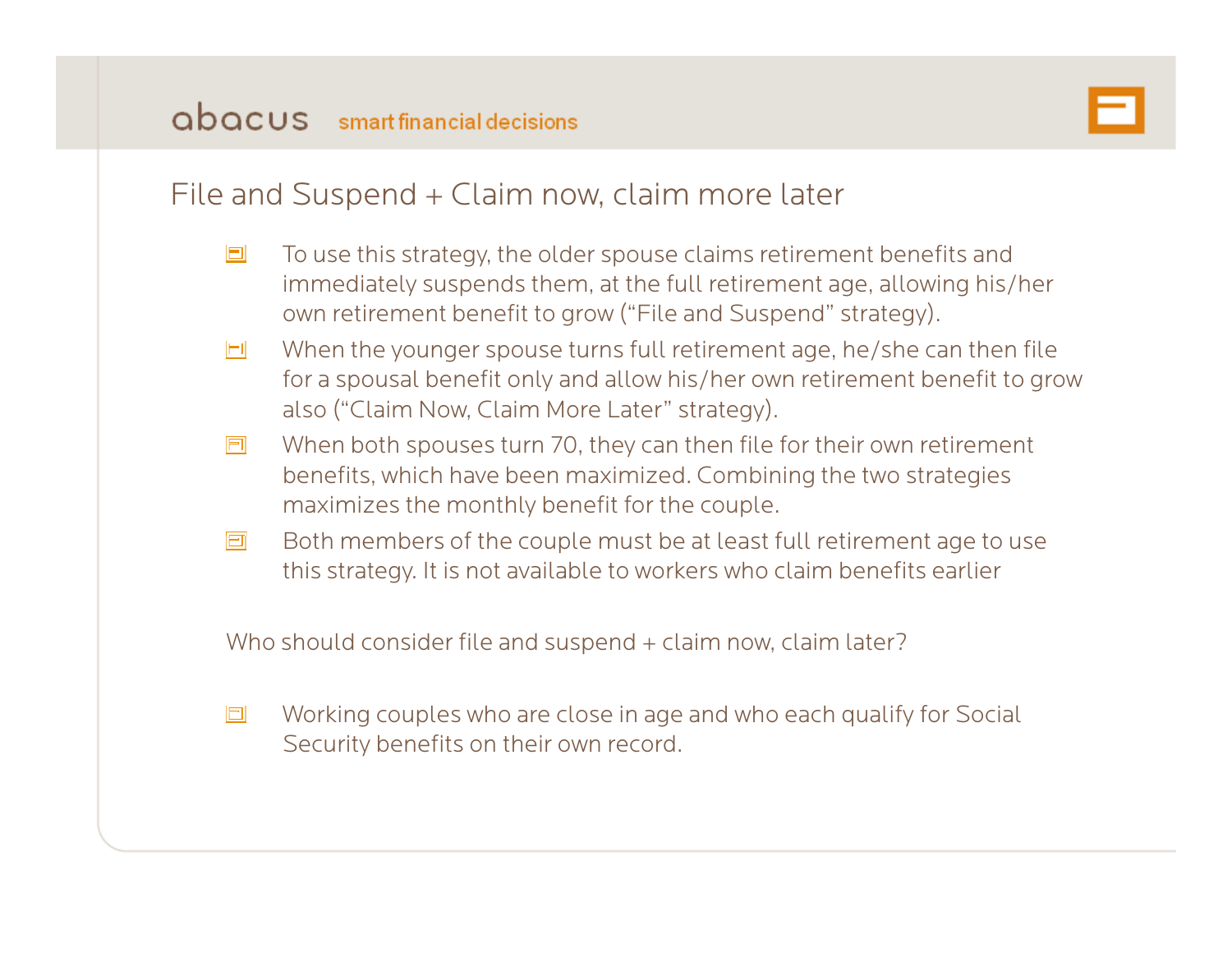

#### Same age and similar earnings

Jamie and Kim are the same age and have a similar earnings history. Therefore, their individual benefits are nearly identical.

**Strategy** 

A combination file and suspend and restricted application strategy allows Kim to receive spousal benefits at age 66, while they both earn delayed retirement credits that will provide the maximum individual benefits when they turn 70.

| How it works

1. At full retirement age (FRA), Jamie files for his own benefit, but then asks the Social Security Administration to suspend his benefit payments.

2. Afterwards, Kim, also at FRA, files a restricted application which enables her to begin collecting spousal benefits now, while earning delayed retirement credits on  $\,$ her own record.

3. At age 70, Jamie and Kim each collect their own higher benefits.



MARRIED COUPLE: SIMILAR AGE AND SIMILAR EARNINGS HISTORY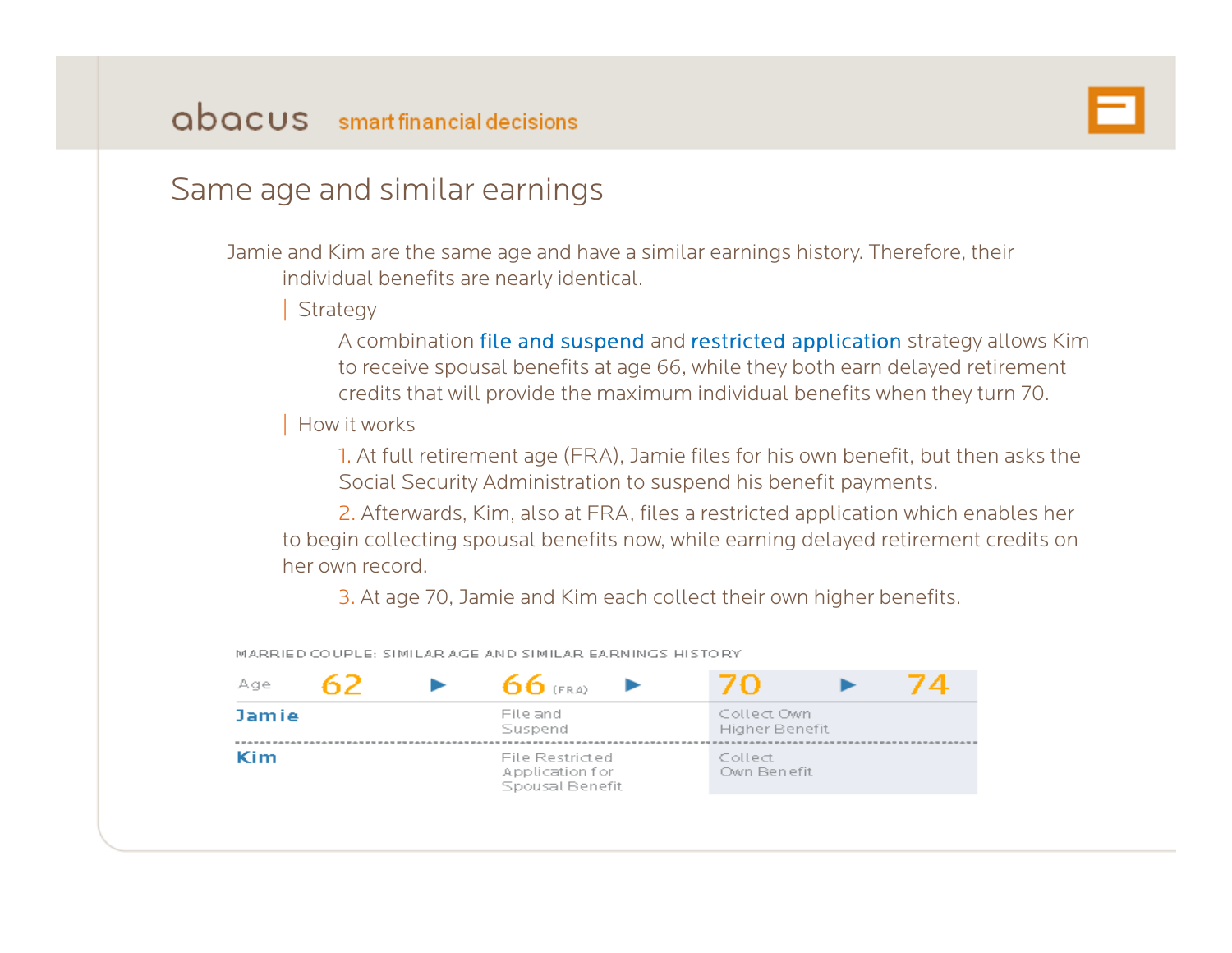

#### Divorced spouse benefits

- Spousal benefits  $\Box$
- As a divorced individual, you are eligible to file for spousal benefits on your ex-spouse's work record if –
	- $\Box$  Your marriage lasted 10 years or longer
	- $\Box$  You are unmarried
	- $\Box$  You and your ex-spouse are 62 or older
	- $\Box$  Your ex-spouse is eligible for benefits

Spousal benefits are generally 50% of your ex-spouse's full retirement benefits when you file at your full retirement age. In addition, if you are:



#### Divorced less than 2 years

Ex-spouse must file for individual benefits for you to be eligible for spousal benefits.



#### Divorced more than 2 years Ex-spouse does not need to file

for individual benefits for you to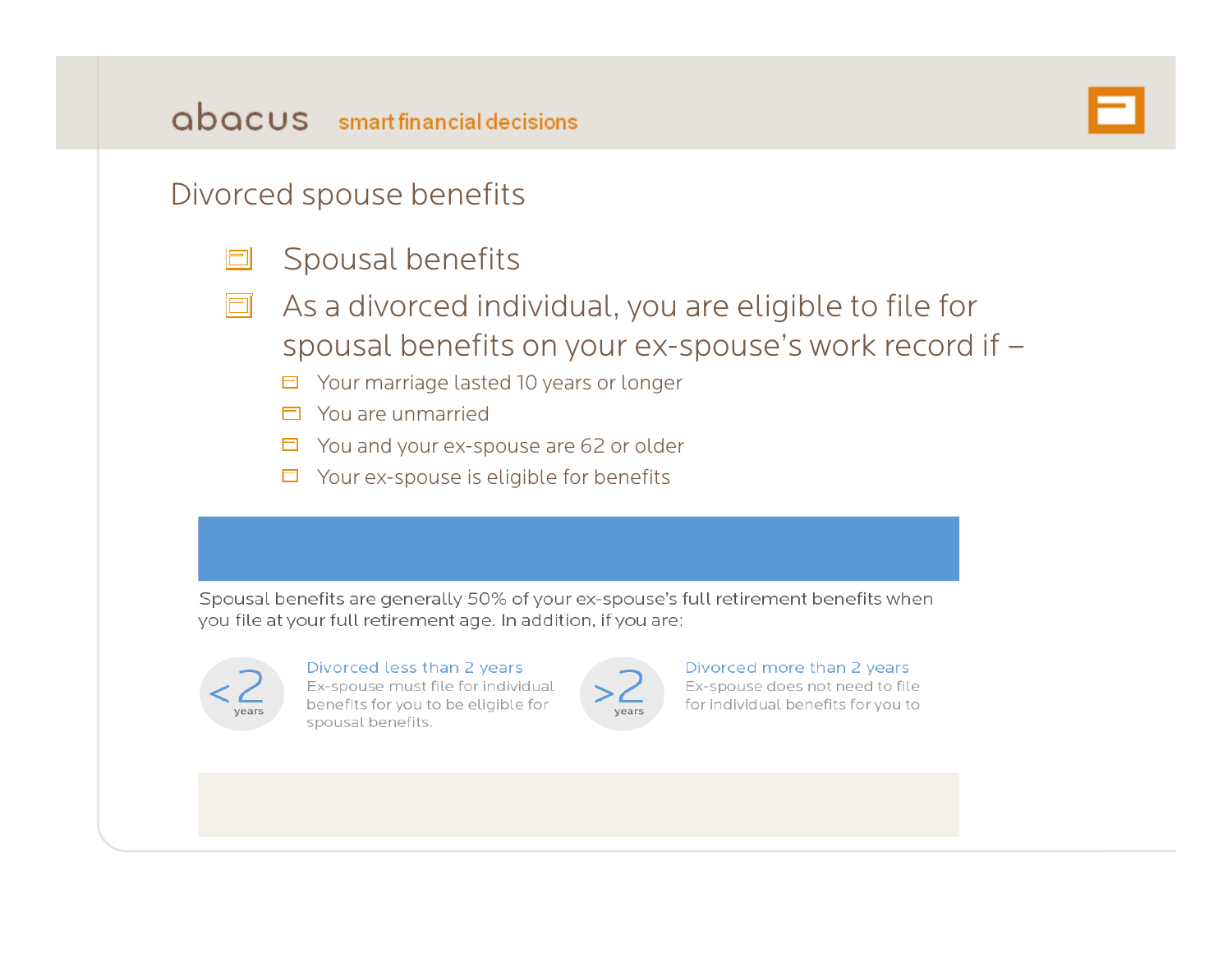

#### Collect now, collect more later

Jane and her ex-husband Jim were married for 12 years and have been divorced for 3 years. Jane is a few years older than Jim, but she has a similar earnings history. Jane's individual benefit is higher than her spousal benefit (a spousal benefit is 50% of the worker's benefit).

#### **Strategy**

Filing a restricted application will allow Jane to receive spousal benefits at age 66 while earning delayed retirement credits on her own record. This way, she can get the maximum individual benefit when she turns 70.

#### How it works

- 1. At full retirement age (66), Jane files a restricted application for spousal benefits.
- 2. At age 70, Jane collects her own higher benefit.

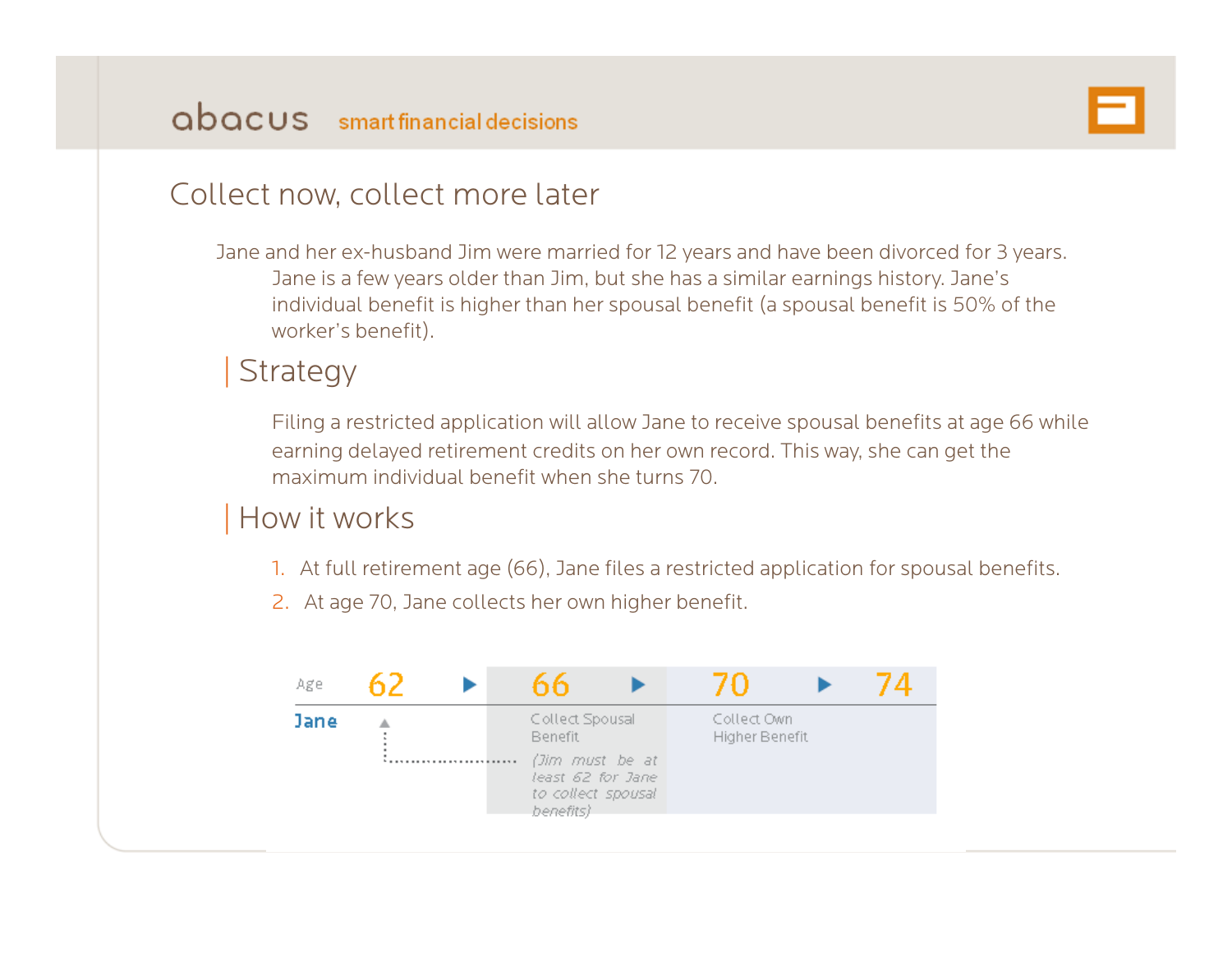

#### Taking benefits early

Sarah and her ex-husband Chris were married 35 years and have been divorced for 5 years. Chris earned significantly more than Sarah over their working years. Sarah is not currently working, Sarah—now age 62—needs additional income to cover her expenses. Chris—age 65 is not at full retirement age, is still working and has not yet filed for benefits.

#### **Strategy**

An early filing strategy will allow Sarah to claim her benefits at age 62. Even though her benefits will be reduced, they are more than her spousal benefits would be.

#### How it works

- 1. At 62, Sarah files for her individual benefits.
- 2. If Chris predeceases Sarah, she can then switch to survivor benefits, which will be based on the higher benefit Chris earned.

| Age          | mh                                          |                                                        |  |                                                           |  |
|--------------|---------------------------------------------|--------------------------------------------------------|--|-----------------------------------------------------------|--|
| <b>Chris</b> | $\lfloor$ has not yet filed for<br>benefits | [ Chris is still working and                           |  |                                                           |  |
| Age          |                                             |                                                        |  |                                                           |  |
| <b>Sarah</b> |                                             | Collect Own Reduced Benefit<br>Collect Reduced Spousal |  |                                                           |  |
|              | Benefit                                     |                                                        |  | Switch to higher survivor benefit upon ex-spouse's death] |  |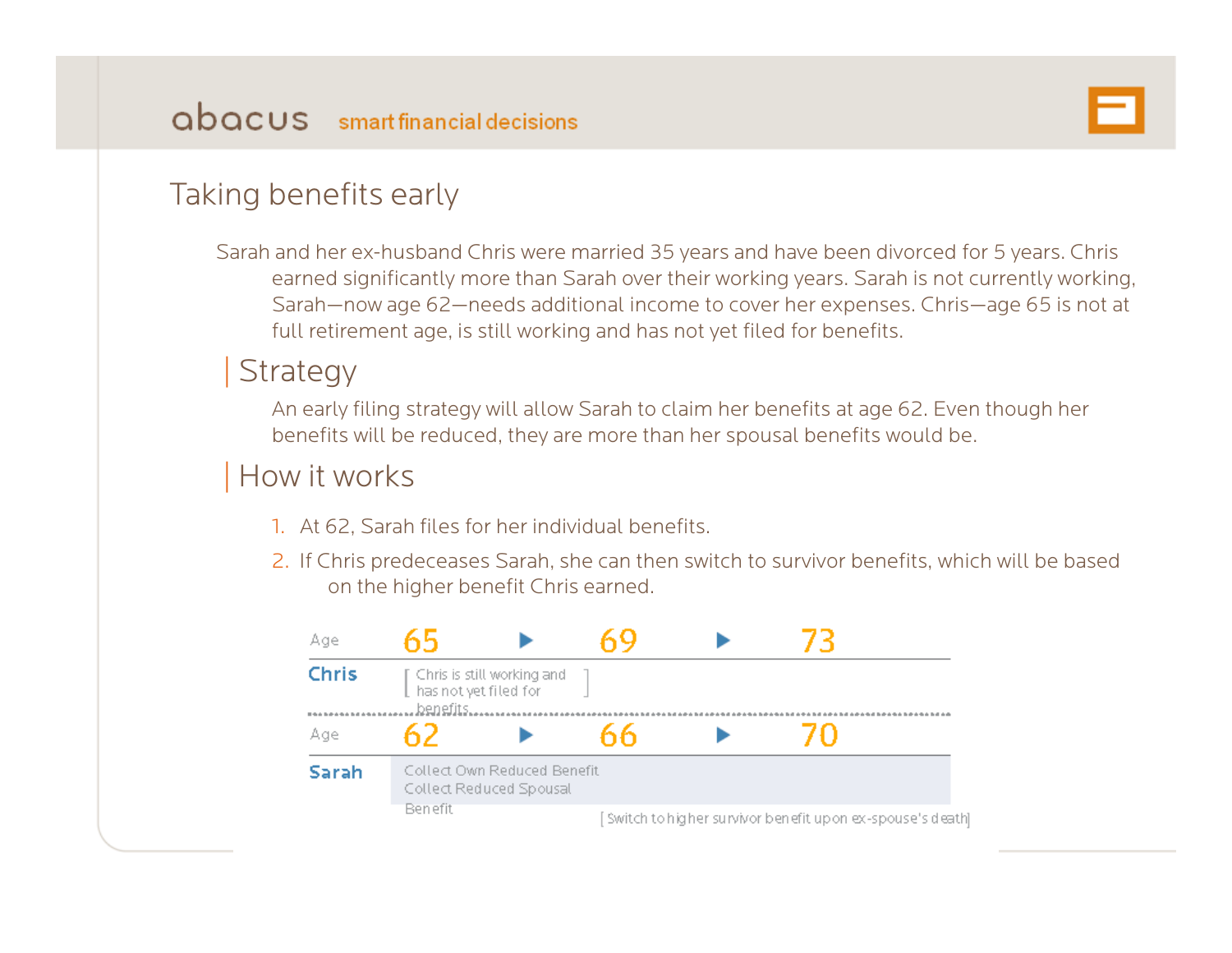

Divorced spouse benefits

- | If you remarry
	- You are no longer eligible for spousal benefits on your ex-spouse's work record.
	- You may be eligible for benefits through your new spouse.
	- | If second marriage ends in divorce, you may be eligible to collect on the higher of your ex-spouses' earning records, if both marriages lasted 10 years.
- If you are not remarried
	- | You may be eligible for survivor benefits if you are not remarried prior to age 60 and your ex-spouse predeceases you.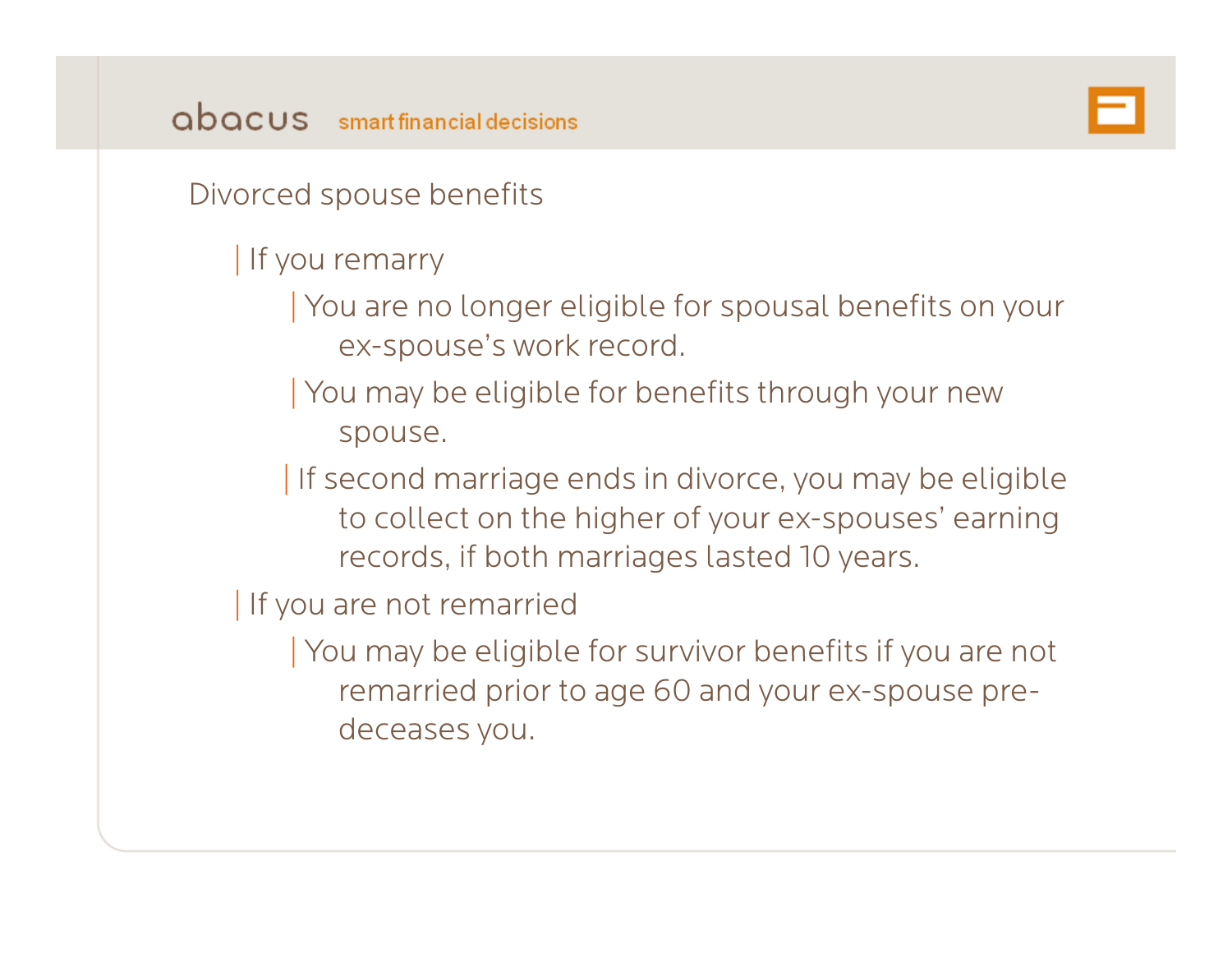

Divorced survivor benefits

| If you are divorced, you may be eligible for survivor benefits from an ex-spouse if you were married at least 10 years under these circumstances:

> | Remarried after age 60 | Remarried before age 60 and second marriage ended in death or divorce| Not remarried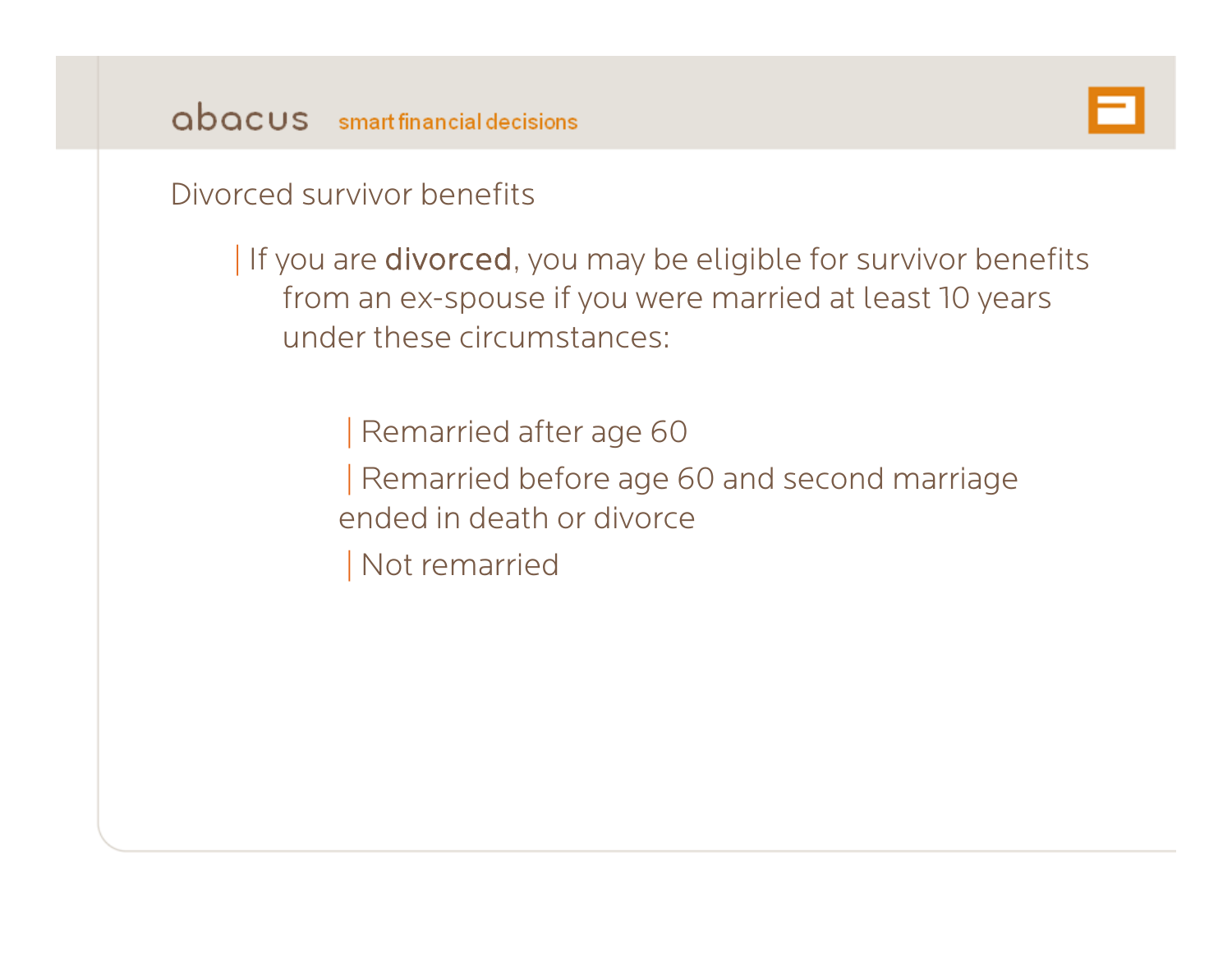

#### Widow and Widower's benefits

Widowed individuals are eligible to file for reduced survivor benefits starting at age 60 (71.5% of spouse's full benefit.)

Survivor benefits are equal to the full amount (100%) of the deceased individual's benefit if taken at your FRA.

| Age                                   |                                            | h/               | 66 (FRA)*              | 70                              |
|---------------------------------------|--------------------------------------------|------------------|------------------------|---------------------------------|
| Own benefit                           |                                            | Reduced benefits | Full benefits          | Eligible for higher<br>benefits |
| Survivor benefit<br>for widow/widower | • Eligible for reduced<br>survivor benefit |                  | Full survivor benefits |                                 |

\*Full Retirement Age. Age 66 is FRA for those born 1943-1954 for own/spousal benefit and those born 1945-1956 for survivor benefit.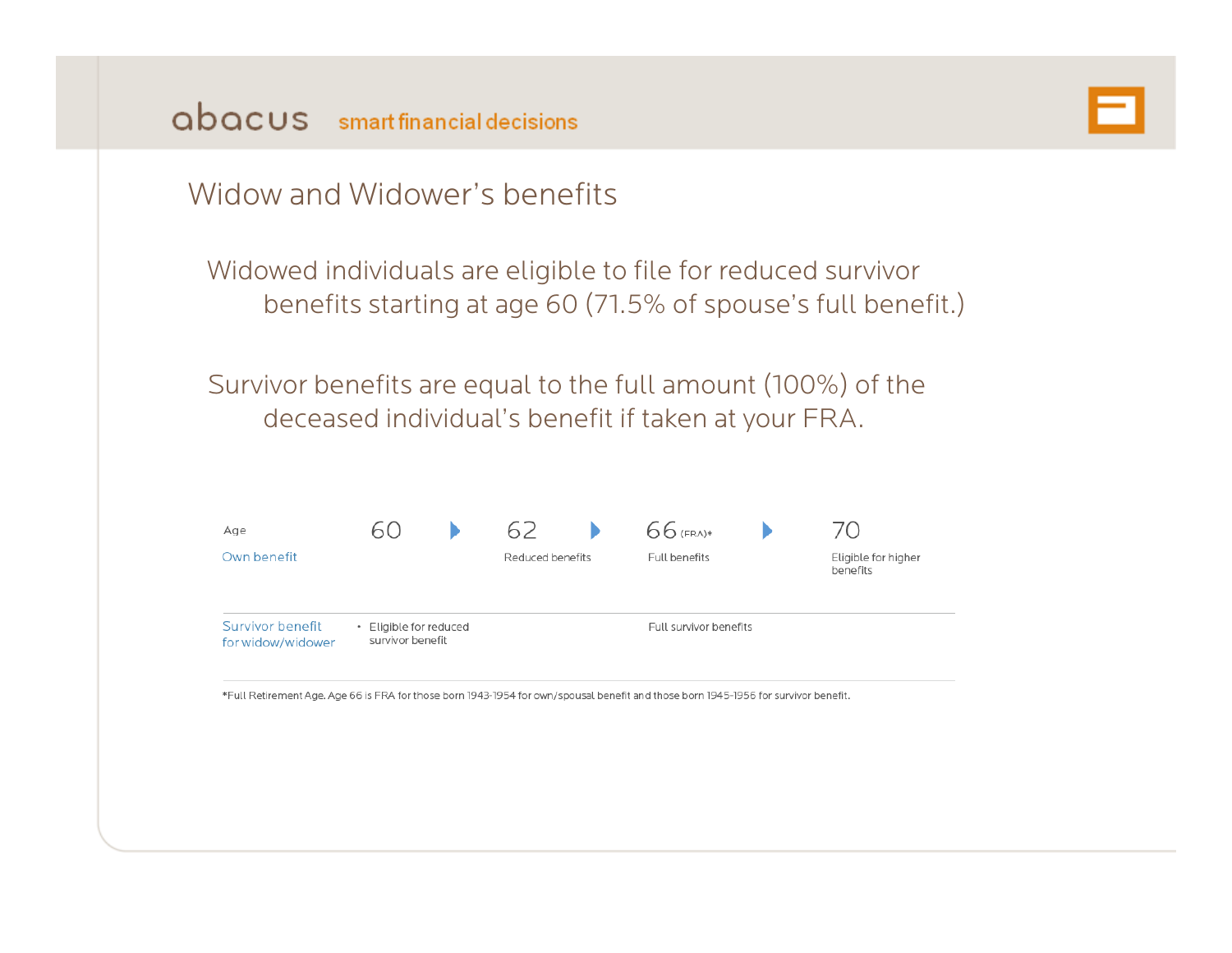

#### Widow and Widower's benefits

#### Survivors filing considerations

You may file for survivor benefits before your FRA, using a restricted application, while continuing to earn delayed retirement credits on your own record.

File for your own reduced benefit and your survivor benefit as late as your FRA.

| Age                 |                                                                                                      |  |                                                                                                                                                                     |                                                                  | 66 (FRA)*                                                      |                                                                  |
|---------------------|------------------------------------------------------------------------------------------------------|--|---------------------------------------------------------------------------------------------------------------------------------------------------------------------|------------------------------------------------------------------|----------------------------------------------------------------|------------------------------------------------------------------|
| Own/spousal benefit | If eligible for both own<br>and spousal benefits.<br>you will be deemed<br>filing for both benefits. |  | May file restricted application<br>for only your spousal benefit.<br>Ability to earn delayed atirement<br>credits on your own benefit.                              | If you have not yet<br>claimed your benefit.<br>do so by age 70. |                                                                |                                                                  |
| Survivor benefit    | benefit later.                                                                                       |  | Eligible to file restricted application for your own or<br>a survivor benefit allowing you to claim the other<br>Eligible to begin reduced survivor or own benefit. |                                                                  | If you have not yet claimed<br>survivor benefit, do so by FRA. | If you have not yet<br>claimed your benefit,<br>do so by age 70. |

\*Age 66 is FRA for those born 1943-1954 for own/spousal benefit and those born 1945-1956 for survivor benefit. Source for information: Social Security Administration, www.ssa.gov, as of August 2014.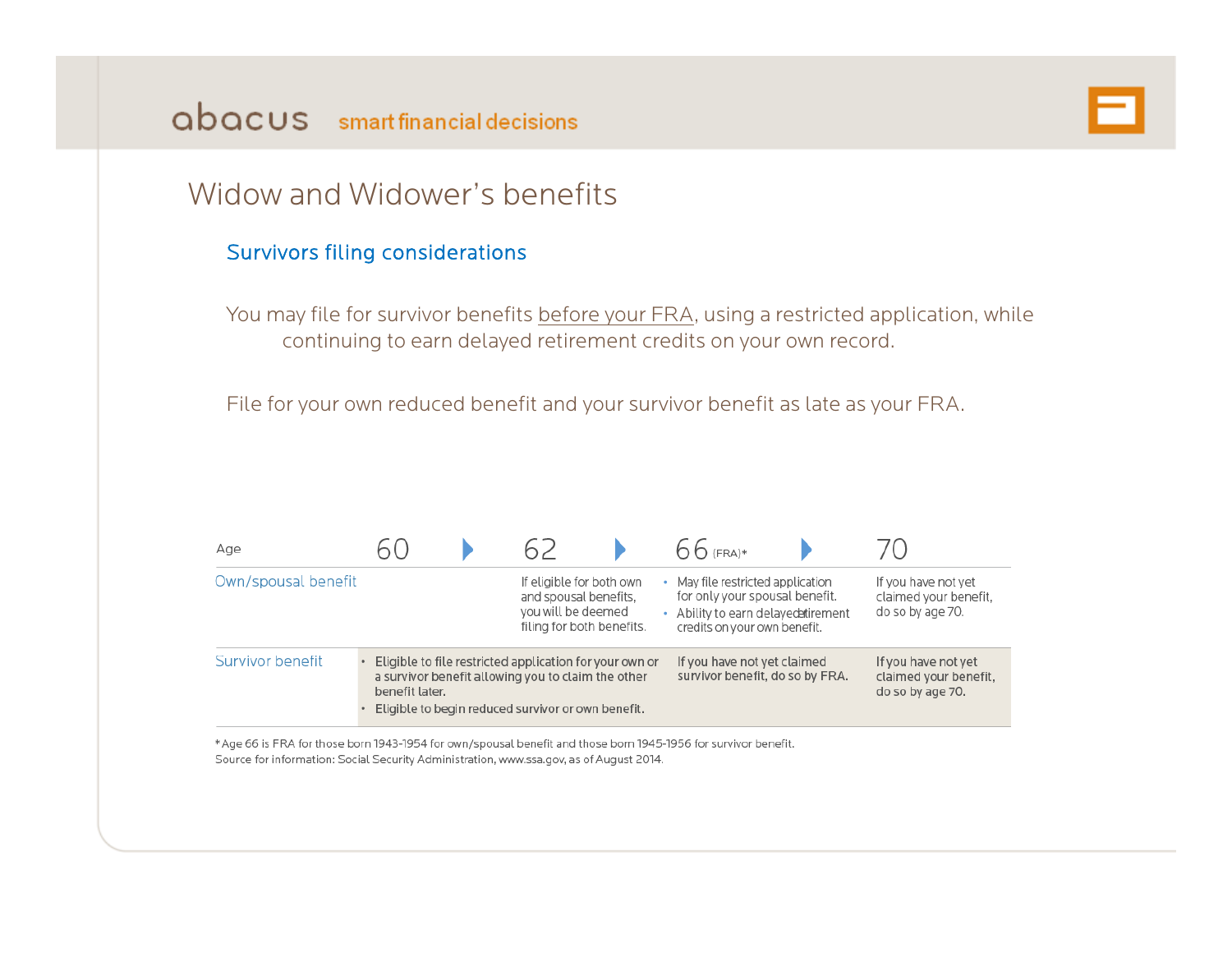

Strategies for widows or widowers

- If you are eligible based on your own record and your deceased spouse's record, you may decide which benefit to take first.
- In general, if you expect to live a long life, you may want to consider taking the lower benefits first and the higher benefits later.
- You may choose to take reduced survivor benefits as early as age 60 while you continue to earn delayed retirement credits on your own record.
- You may also choose to take your own reduced benefits at age 62 and wait to take your survivor benefits at your full retirement age.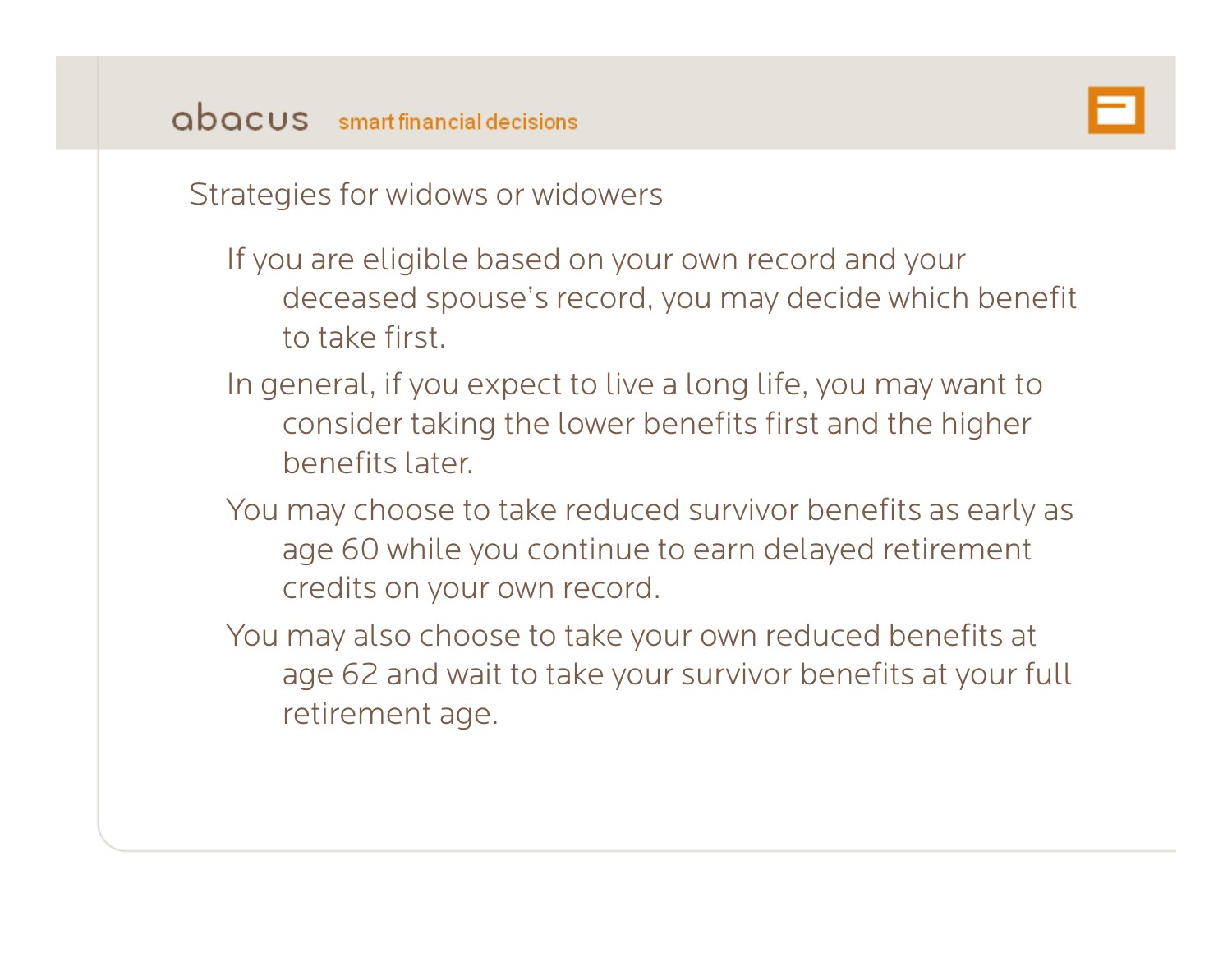

#### Widow with lower earnings record

Molly is 61 years old. Her husband, Bob, passed away 2 years ago. Molly worked some, but Bob earned significantly more over his lifetime.

#### **Strategy**

A combination of early filing and delaying her survivor benefits can enable Molly to receive a smaller benefit now and then switch to the higher survivor benefits later. This way, she can maximize her benefits by age 66.

#### How it works

1. At 62, Molly files for her individual benefits.

2. At full retirement age (66), Molly files for her survivor benefits based on Bob's work record.

#### | Considerations

File for your own reduced benefit and your survivor benefit as late as your FRA.

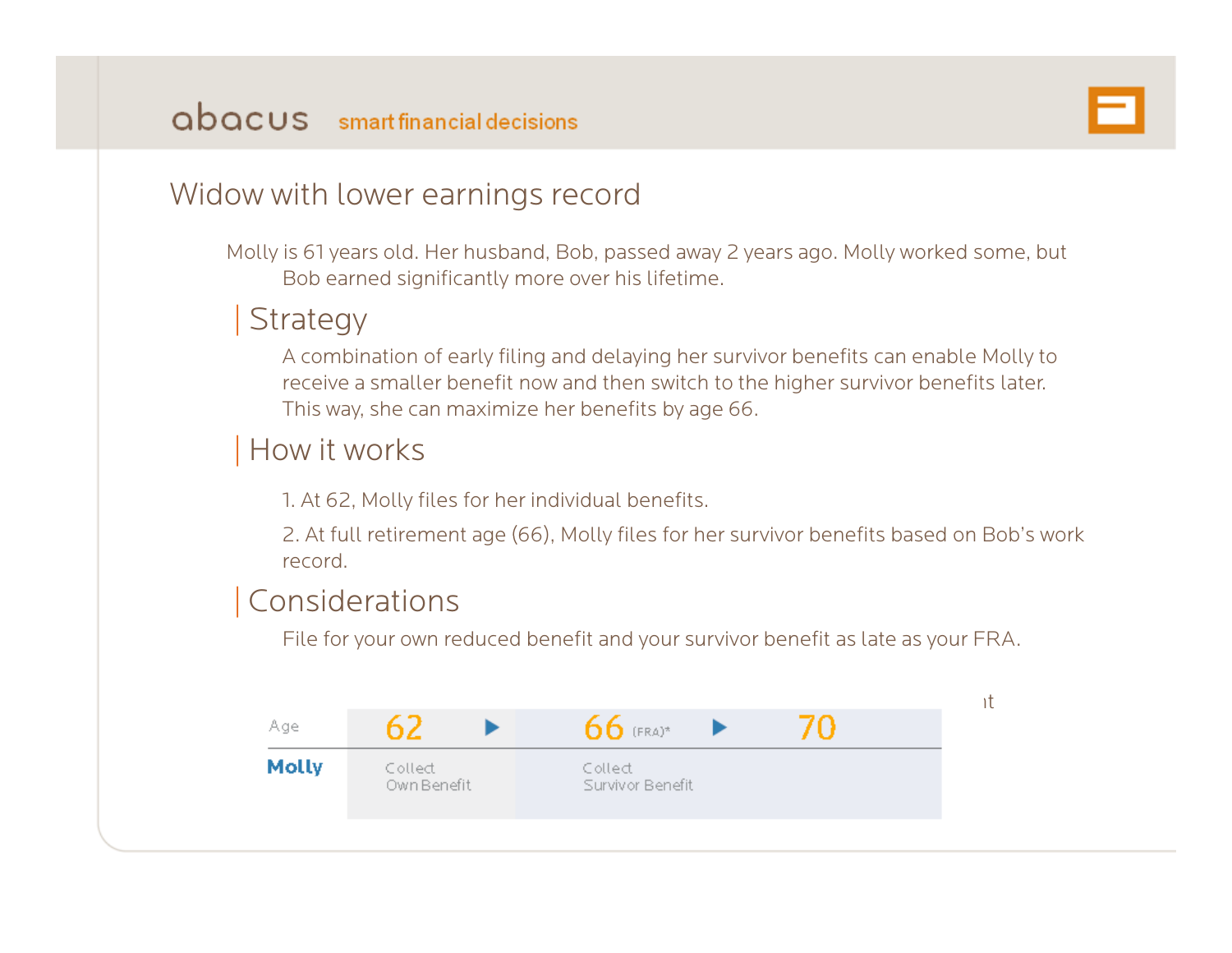

#### Widow with higher earnings record1

Gina is 59 years old. Her husband, John, passed away this year. Gina earned significantly more than John and has saved a fair amount of money. Gina wants to spend more time with her children and would like to only work part time going forward.

#### **Strategy**

A restricted application for a survivor benefit strategy enables Gina to claim her survivor benefits at age 60, and allows her to earn delayed retirement credits on her own record.

#### How it works

1. At age 60, Gina files a restricted application for her survivor benefits.

2. At age 70, Gina files for her higher individual benefit.

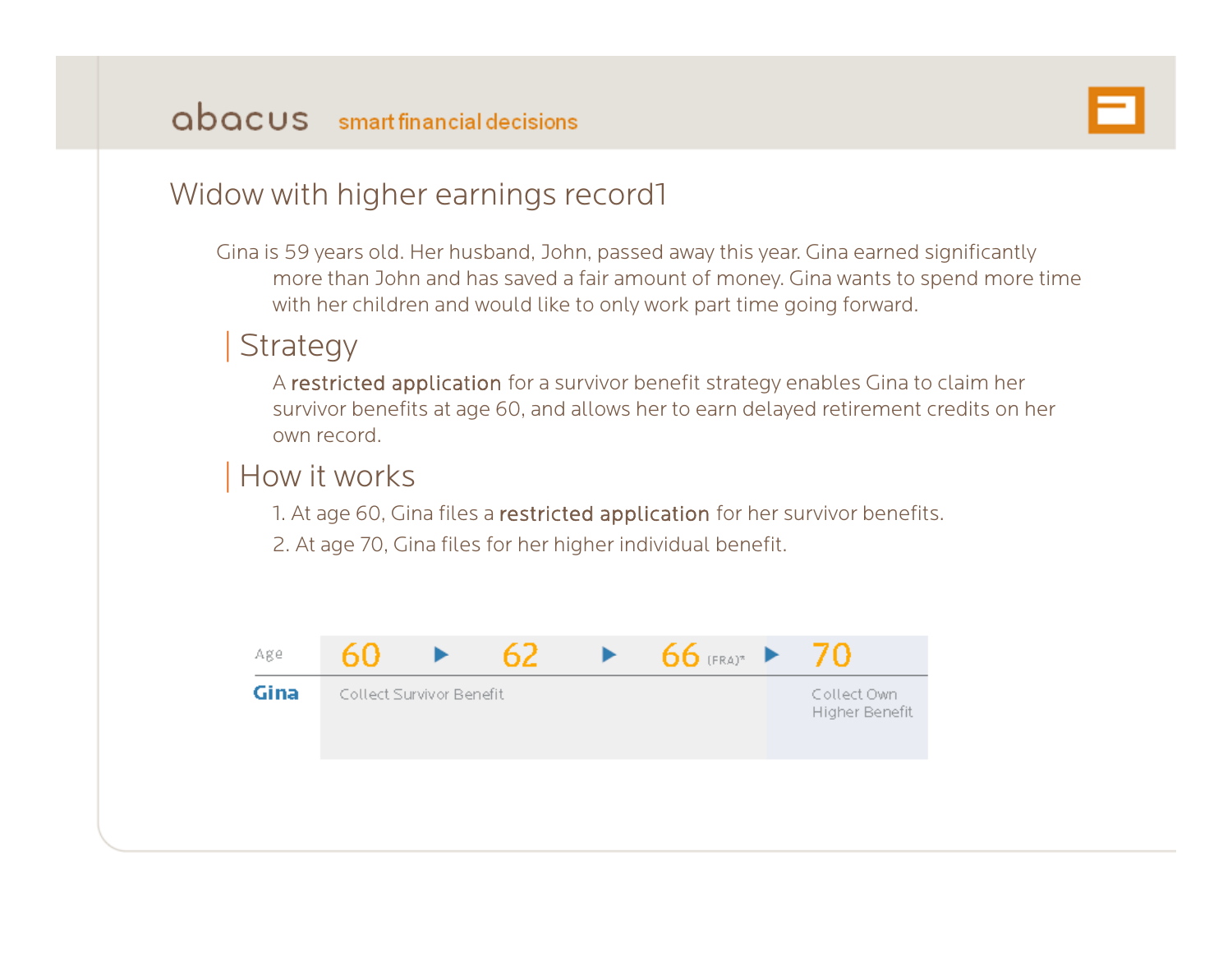

What happens to survivor benefits when I remarry?

- The general rule concerning Social Security survivor benefits and remarriage is that you cannot get widow or widower's benefits if you remarry before age 60.
- If your remarriage ends in divorce or death of your new spouse, your eligibility to file on your deceased spouse's record may be restored. If you remarry after age 60, you are eligible for survivor benefits based on your deceased spouse's work record.
- If your new spousal benefit or survivor benefit is higher, you can switch to the higher benefit. You must have been married 9 months, although there are some exceptions to allow for benefits for a shorter marriage (such as accidental death and caring for a child of the deceased spouse)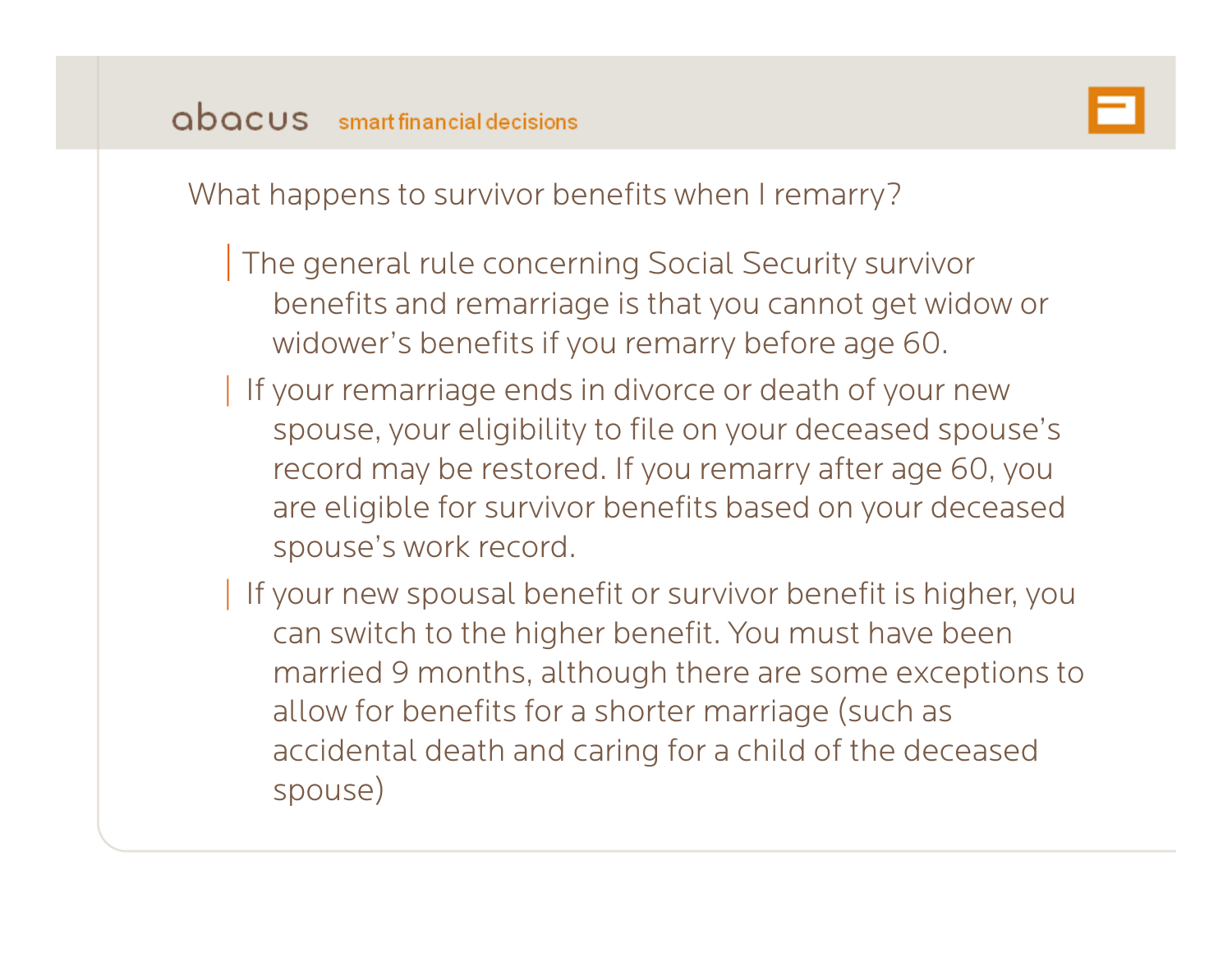

#### Questions to consider prior to claiming

- | How much income do you need in retirement? Do you need the Social Security income?
- Are you working until full retirement age?
- | If you don't have other sources of income, are you willing to draw on your investments?
- Are you in good health? Do you have a family history of longevity? How long do you expect to live?
- | What makes you feel more secure: <sup>a</sup> smaller benefit sooner or <sup>a</sup> bigger benefit later? Do you prefer to receive benefits earlier in your life, considering you may not maximize the total dollars you receive over the long term?
- Are you planning with a spouse? Can you use a marital strategy to maximize lifetime benefits for your household? If you are married, is your partner's lifetime income significantly higher?
- | Were you married previously? Are you aware of the additional benefits and strategies available to you?
- How important is the survivor benefit you leave behind?